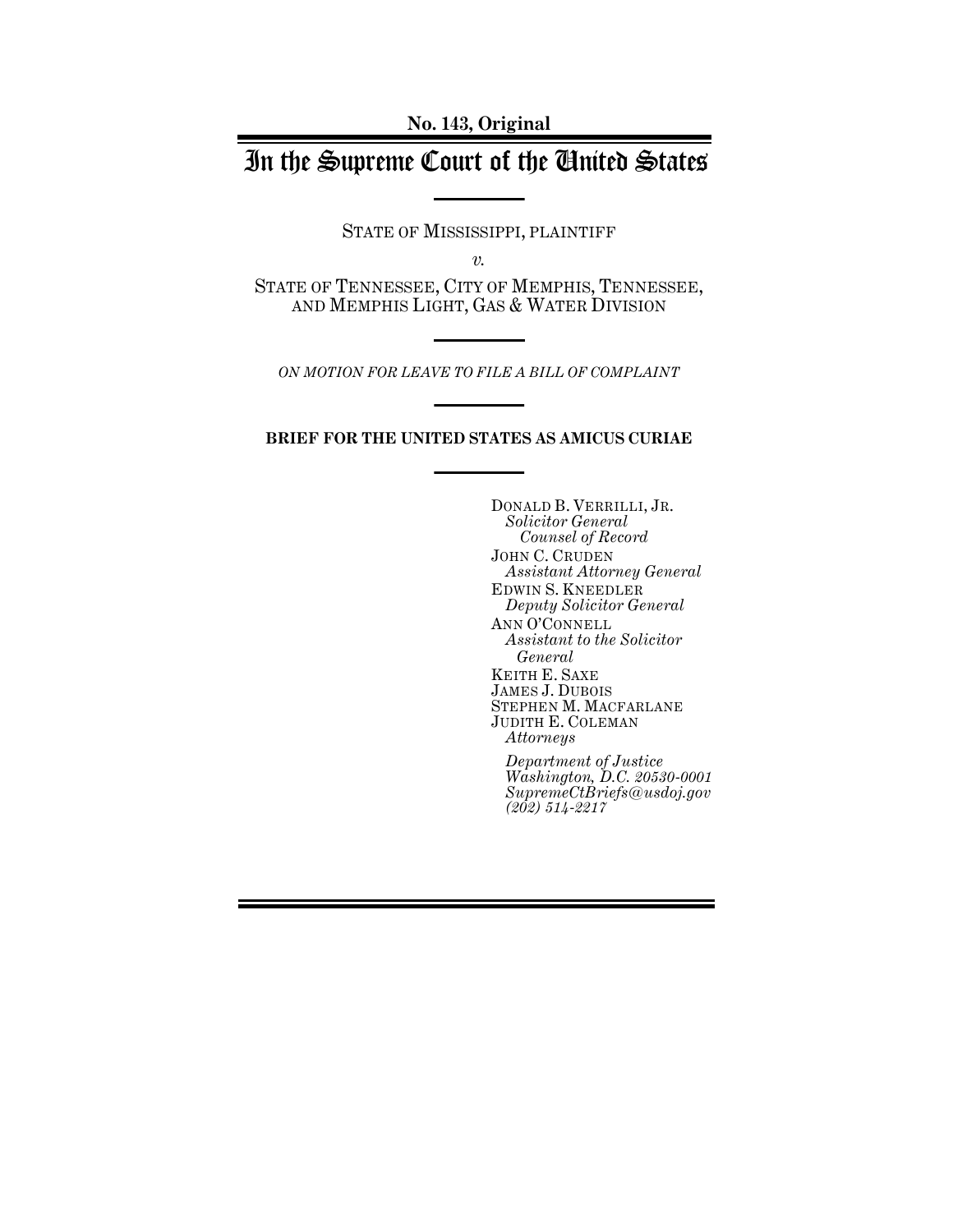### **TABLE OF CONTENTS**

Page

| Mississippi's proposed complaint does not allege<br>$\mathbf{I}$ . |  |
|--------------------------------------------------------------------|--|
| a cognizable cause of action against defendants  13                |  |
| II. Mississippi has not sufficiently alleged concrete              |  |
|                                                                    |  |
|                                                                    |  |

# **TABLE OF AUTHORITIES**

| ases |  |
|------|--|
|      |  |

| Arizona v. California:                                   |
|----------------------------------------------------------|
|                                                          |
|                                                          |
| Colorado v. New Mexico, 459 U.S. 176 (1982)7, 14, 16, 21 |
| Connecticut v. Massachusetts, 282 U.S. 660 (1931)21      |
| Hinderlider v. La Plata River & Cherry Creek Ditch       |
| Hood v. City of Memphis, 570 F.3d 625 (5th Cir.          |
| Idaho v. Oregon, 462 U.S. 1017 (1983)14, 15, 21, 22      |
| Illinois v. City of Milwaukee, 406 U.S. 91 (1972) 12, 20 |
| Kansas v. Colorado:                                      |
|                                                          |
|                                                          |
| Kansas v. Nebraska, 530 U.S. 1272 (2000)15, 19           |
| Massachusetts v. Missouri, 308 U.S. 1 (1939)13, 19       |
| Mississippi v. City of Memphis, 559 U.S. 901             |
|                                                          |
| Mississippi v. Louisiana, 506 U.S. 73 (1992)12, 20       |
| Nebraska v. Wyoming, 515 U.S. 1 (1995)12                 |

(I)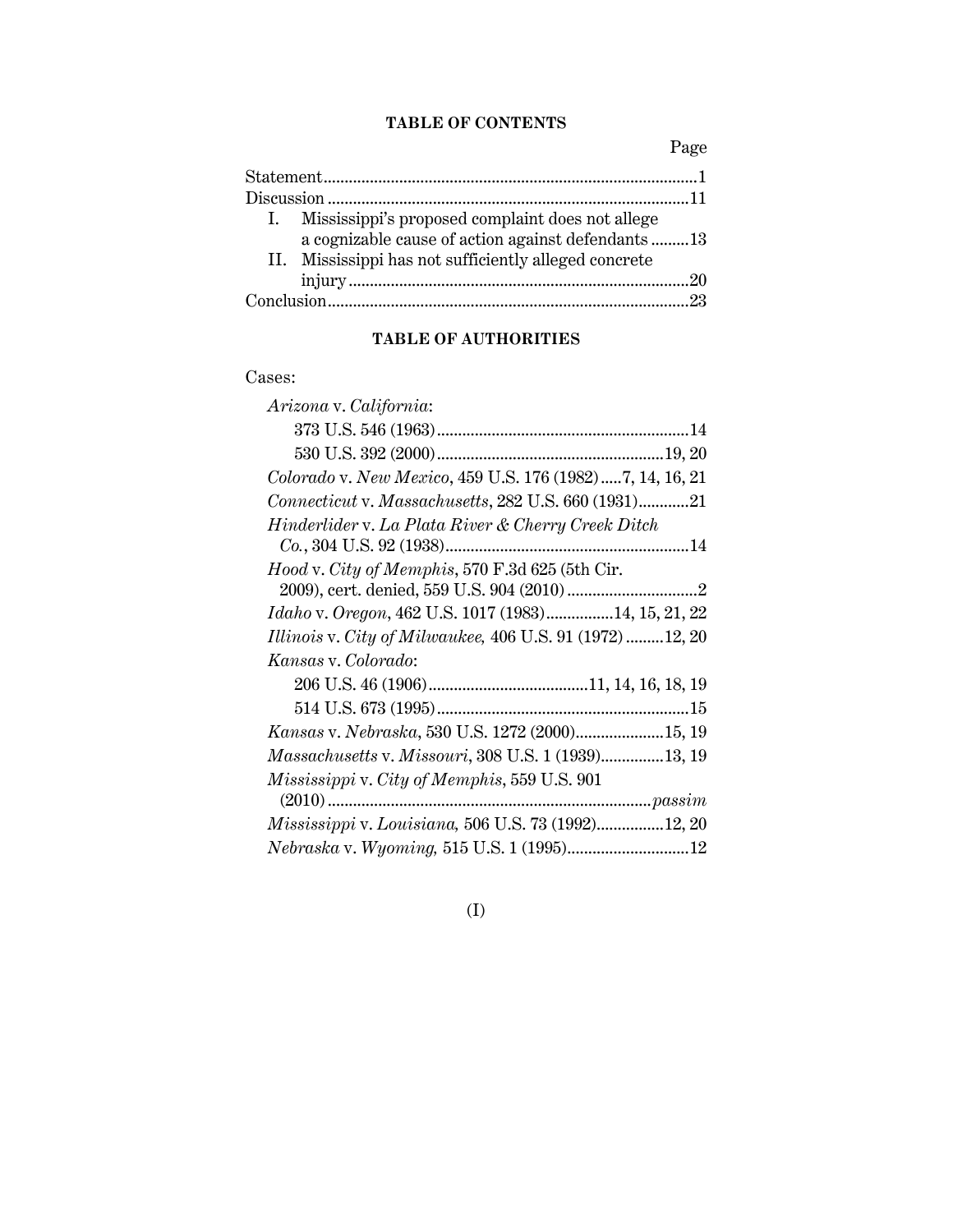| Cases-Continued:                                       | Page |
|--------------------------------------------------------|------|
|                                                        |      |
| Sporhase v. Nebraska, 458 U.S. 941 (1982)15, 19        |      |
| Texas v. New Mexico, 462 U.S. 554 (1983)12, 20         |      |
| United States v. Alaska, 521 U.S. 1 (1997) 19          |      |
| Virginia v. Maryland, 540 U.S. 56 (2003) 7, 13, 14, 18 |      |
|                                                        |      |

# Constitution and Statutes:

| U.S. Const.:                                     |  |
|--------------------------------------------------|--|
|                                                  |  |
|                                                  |  |
| Boulder Canyon Project Act, ch. 42, 45 Stat 1057 |  |
|                                                  |  |
|                                                  |  |
|                                                  |  |

## Miscellaneous:

| Brian R. Clark et al., Groundwater Availability of<br>the Mississippi Embayment, USGS Professional<br>Paper 1785 (2011), http://pubs.usgs.gov/pp/1785/                                            |
|---------------------------------------------------------------------------------------------------------------------------------------------------------------------------------------------------|
|                                                                                                                                                                                                   |
| Gerald K. Moore, Geology and Hydrology of the<br>Claiborne Group in Western Tennessee (1965),<br>http://pubs.usgs.gov/wsp/1809f/report.pdf4, 17                                                   |
| Klaus K.E. Neuendorf et al., <i>Glossary of Geology</i><br>2,3                                                                                                                                    |
| Tony P. Schrader, Potentiometric Surface in the<br>Sparta-Memphis Aquifer of the Mississippi<br>Embayment, Spring 2007, Scientific Investiga-<br>tions Map 3014 (2008), http://pubs.usgs.gov/sim/ |
| .2, 3, 5, 17                                                                                                                                                                                      |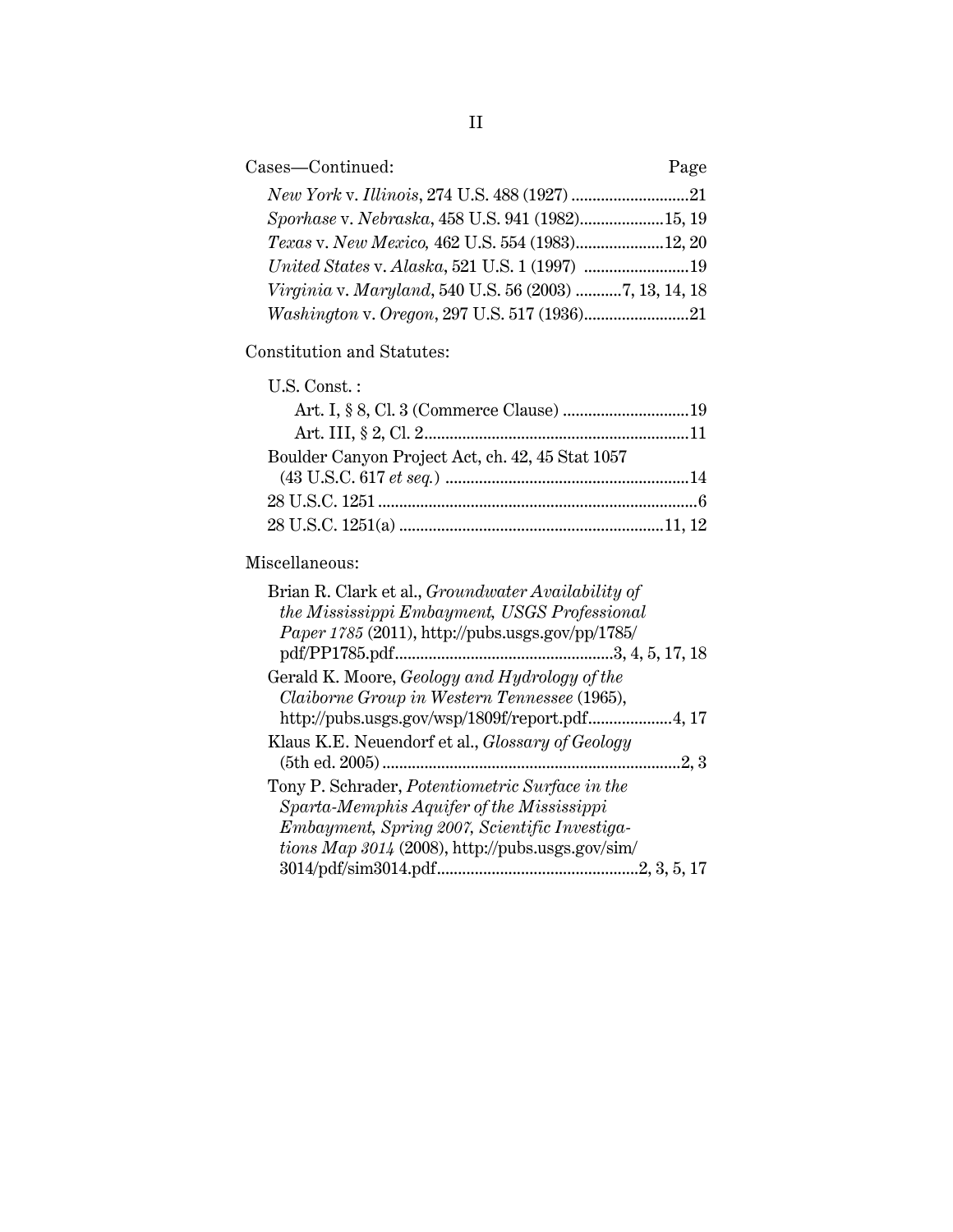| Miscellaneous-Continued:                          | Page |
|---------------------------------------------------|------|
| United States Geological Survey, The Sparta Aqui- |      |
| fer: A Sustainable Water Resource?, Fact Sheet    |      |
| FS-111-02 (2002), http://pubs.usgs.gov/fs/fs-111- |      |
|                                                   |      |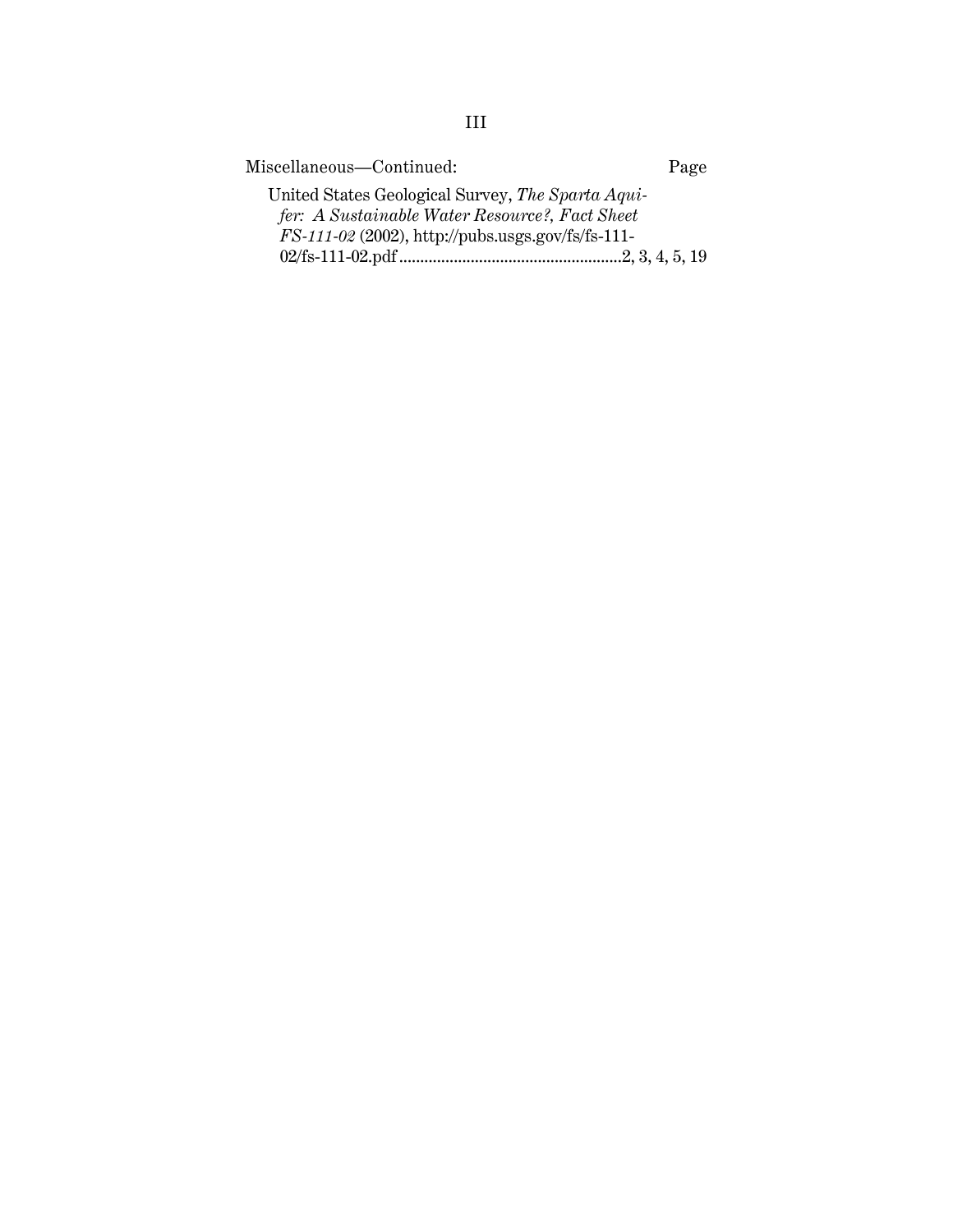# In the Supreme Court of the United States

No. 143, Original STATE OF MISSISSIPPI, PLAINTIFF

*v.*

STATE OF TENNESSEE, CITY OF MEMPHIS, TENNESSEE, AND MEMPHIS LIGHT, GAS & WATER DIVISION

*ON MOTION FOR LEAVE TO FILE A BILL OF COMPLAINT*

#### **BRIEF FOR THE UNITED STATES AS AMICUS CURIAE**

This brief is filed in response to the order of this Court inviting the Solicitor General to express the views of the United States. In the view of the United States, Mississippi's motion for leave to file a bill of complaint should be denied.

#### **STATEMENT**

The State of Mississippi seeks leave to file a bill of complaint against the State of Tennessee, the City of Memphis, and Memphis Light, Gas & Water Division (MLGW) (defendants) for wrongful conversion of groundwater from the Sparta-Memphis Aquifer (Aquifer). Mississippi alleges that groundwater pumping by MLGW in Tennessee has depleted water that is subject to Mississippi's ownership and control because, absent the effects of the pumping, the water would remain in the Aquifer beneath Mississippi's territory. Mississippi seeks declaratory and injunctive relief, as well as over \$600 million in damages.

(1)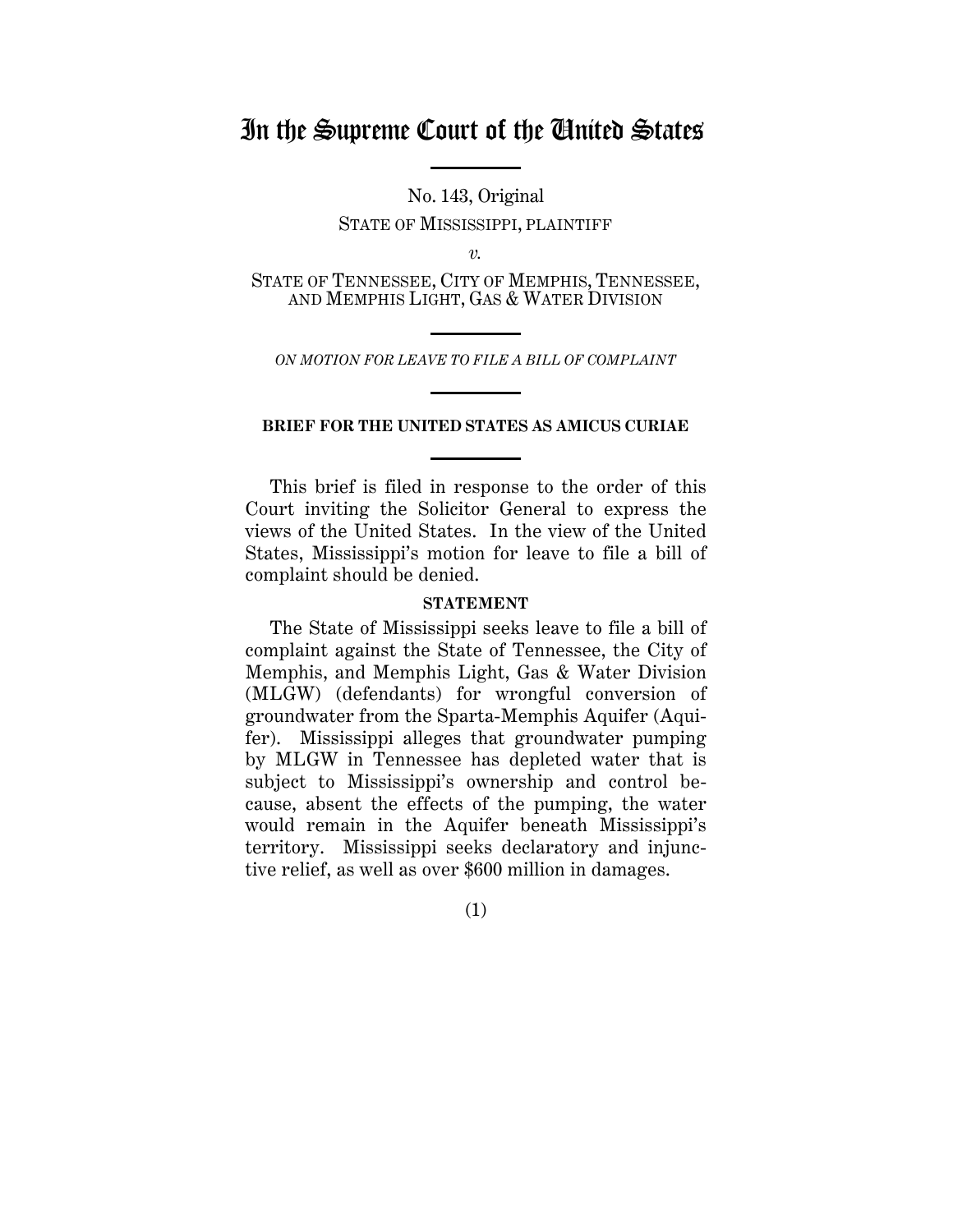Defendants contend that, as this Court implied in its order denying Mississippi leave to file a similar complaint against defendants in 2010, see *Mississippi*  v. *City of Memphis*, 559 U.S. 901, Mississippi has no legally cognizable claim for damages arising from Tennessee's use of the water in the Aquifer until there has been an equitable apportionment of that water relief that Mississippi affirmatively disclaims here. Defendants further contend that Mississippi's claim of ownership of the groundwater at issue has already been rejected by the Fifth Circuit in *Hood* v. *City of Memphis*, 570 F.3d 625 (2009), cert. denied, 559 U.S. 904 (2010), and that Mississippi's claims are therefore barred under the doctrine of issue preclusion.

1. The Sparta-Memphis Aquifer is an expansive, water-bearing sand formation within the Mississippi embayment. 1 Tony P. Schrader, *Potentiometric Surface in the Sparta-Memphis Aquifer of the Mississippi Embayment, Spring 2007, Scientific Investigations Map 3014*, at 1 (2008) (Schrader sheet 1), http://pubs. usgs.gov/sim/3014/pdf/sim3014.pdf. The Aquifer extends beneath a surface area of approximately 70,000 square miles, including parts of Louisiana, Mississippi, Tennessee, Alabama, Arkansas, Missouri, Kentucky, and Illinois. Schrader sheet 1; United States Geological Survey (USGS), *The Sparta Aquifer: A Sustainable Water Resource?, Fact Sheet FS-111-02*, at 1 (2002) (*USGS Fact Sheet*), http://pubs.usgs.gov/fs/ fs-111-02/fs-111-02.pdf; Brian R. Clark et al., *Groundwater Availability of the Mississippi Embayment,* 

 $\overline{a}$ 

<sup>&</sup>lt;sup>1</sup> An embayment is "[a] downwarped area containing stratified rocks, either sedimentary or volcanic or both, that extends into a terrain of other rocks." Klaus K.E. Neuendorf et al., *Glossary of Geology* 207 (5th ed. 2005).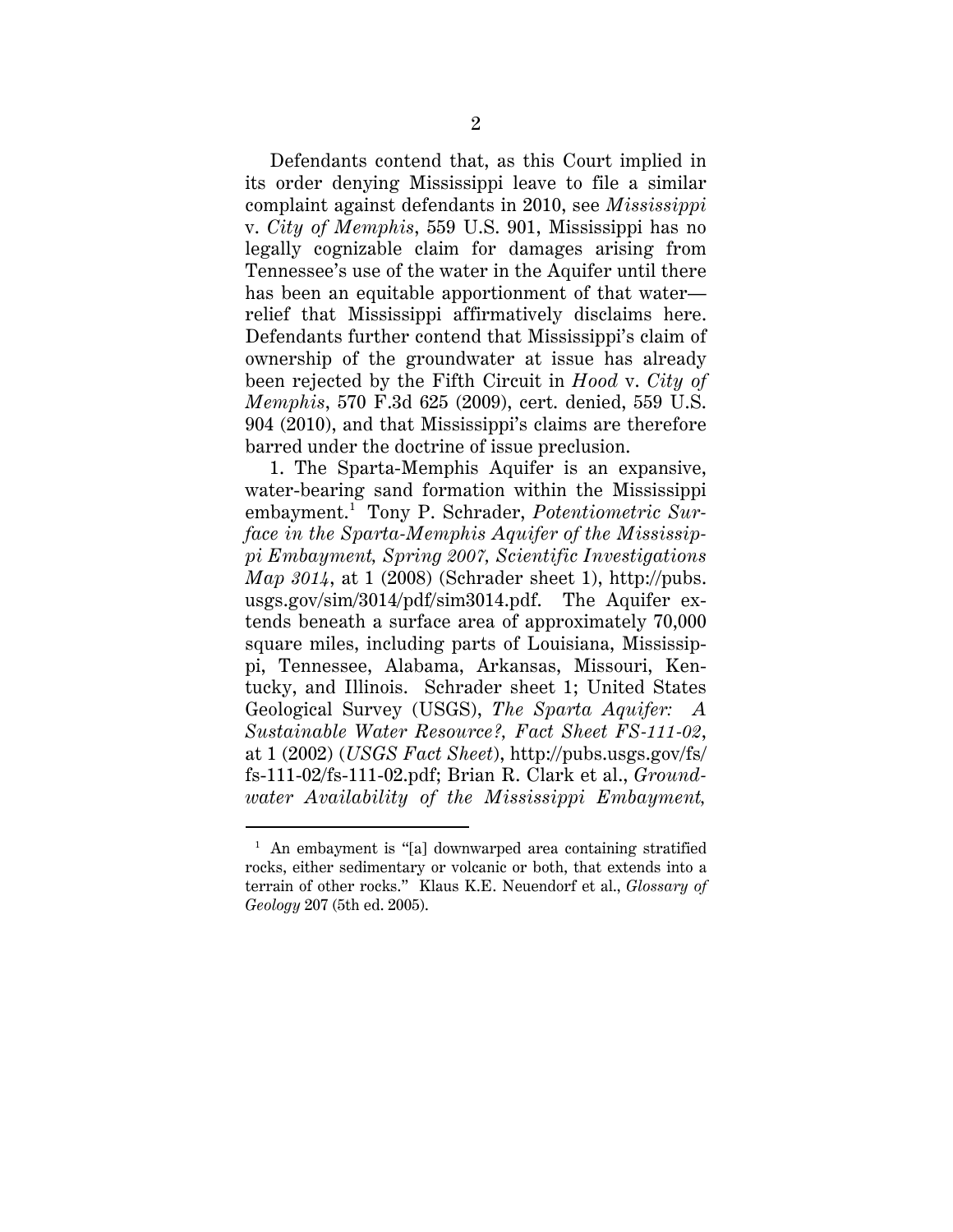*USGS Professional Paper 1785*, at 5 (2011) (Clark), http://pubs.usgs.gov/pp/1785/pdf/PP1785.pdf.

Underneath northwest Mississippi and southwest Tennessee, the Aquifer consists of Sparta Sand and the equivalent<sup>2</sup> Memphis Sand, which are unconsolidated sand formations (*i.e.*, not consolidated into sandstone) interstratified with clay and silt. Schrader sheet 1; *USGS Fact Sheet* 1; Compl. App. 25a. Sparta Sand and Memphis Sand are local names for what is essentially one sand layer that forms part of the middle Claiborne aquifer in the Claiborne Group, a regional geologic aquifer unit. Schrader sheet 1; *USGS Fact Sheet* 1; see Clark 1, 10; *id.* at 11 fig. 6 (showing Middle Claiborne aquifer); *id.* at 12 tbl. 1 (showing that Sparta Sand and Memphis Sand are part of the Middle Claiborne aquifer). USGS has referred to the water-permeable units of the Sparta Sand and the Memphis Sand as the Sparta-Memphis Aquifer. Schrader sheet 1. Water levels in the Sparta Sand generally correlate to water levels in the Memphis Sand, and the USGS considers those equivalent formations to be one hydrologic unit. *Ibid.*

On the west and east sides of the Mississippi embayment, the Aquifer outcrops at the surface, then becomes confined by an overlying geologic unit as it dips from both sides toward its greatest depth approximately below the Mississippi River, forming a U-like shape. *USGS Fact Sheet* 1 fig. 2; Schrader sheet 1; Clark 11 fig. 6. The depth of the Aquifer also increases southward toward the Gulf of Mexico, where it is buried deep below the ground. Clark 1. The Aquifer

 $\overline{a}$ 

<sup>&</sup>lt;sup>2</sup> Geologic formations are said to be "equivalent" if they are "contemporaneous in time of formation or deposition." Neuendorf, note 1, *supra*, at 216.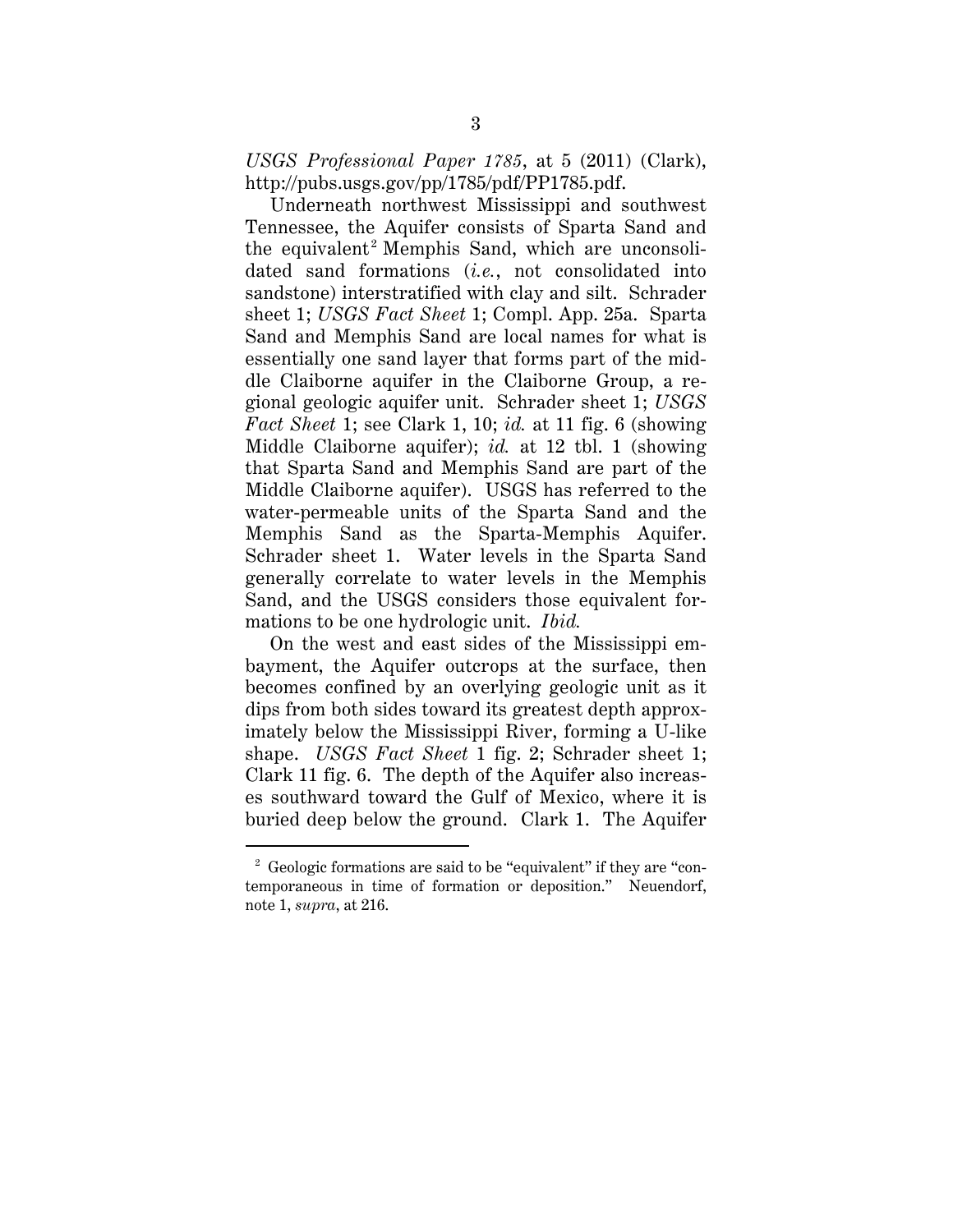is recharged with rainfall at the outcrop areas. That water flows down-gradient through the Aquifer, and in "predevelopment" conditions it would discharge upward at natural discharge points into overlying aquifers. *USGS Fact Sheet* 1-2 & fig. 2; Clark 11 fig. 6, 14-15. As the groundwater in the Aquifer has been developed, however, pumping has created "cones of depression" in some areas that have resulted in a change in the direction of net discharge so that the postdevelopment flow is now downward from overlying aquifers. Clark 17, 19 fig. 10, 20 fig. 11. In the area of Memphis, the Aquifer outcrops to the east of Memphis in western Tennessee, and the water flows down-gradient into the Aquifer in a generally westward direction. *USGS Fact Sheet* 1 figs. 1 & 2; Clark 11 fig. 6, 19 fig. 10.

According to a USGS model, net horizontal flow within the middle Claiborne aquifer (as opposed to vertical flow from overlying and underlying aquifers) accounts for 48.7% of the groundwater inflow to the Memphis Sand in the Memphis area. See Clark 31 fig. 20. Net horizontal flow accounted for 43.2% of the groundwater inflow to the same area of the Memphis Sand under predevelopment conditions in 1870. *Id.* at 30 fig. 19; see Compl. App. 70a (modeling some natural flow from northwest Mississippi northwestward into southwest Tennessee in 1886); Gerald K. Moore, *Geology and Hydrology of the Claiborne Group in Western Tennessee* F28 (1965) (Moore), http://pubs. usgs.gov/wsp/1809f/report.pdf (stating that, in 1965, 25 million gallons of water per day flowed from Mississippi into Shelby County, Tennessee, through the Memphis Sand (referred to in the study as the "500 foot" sand)).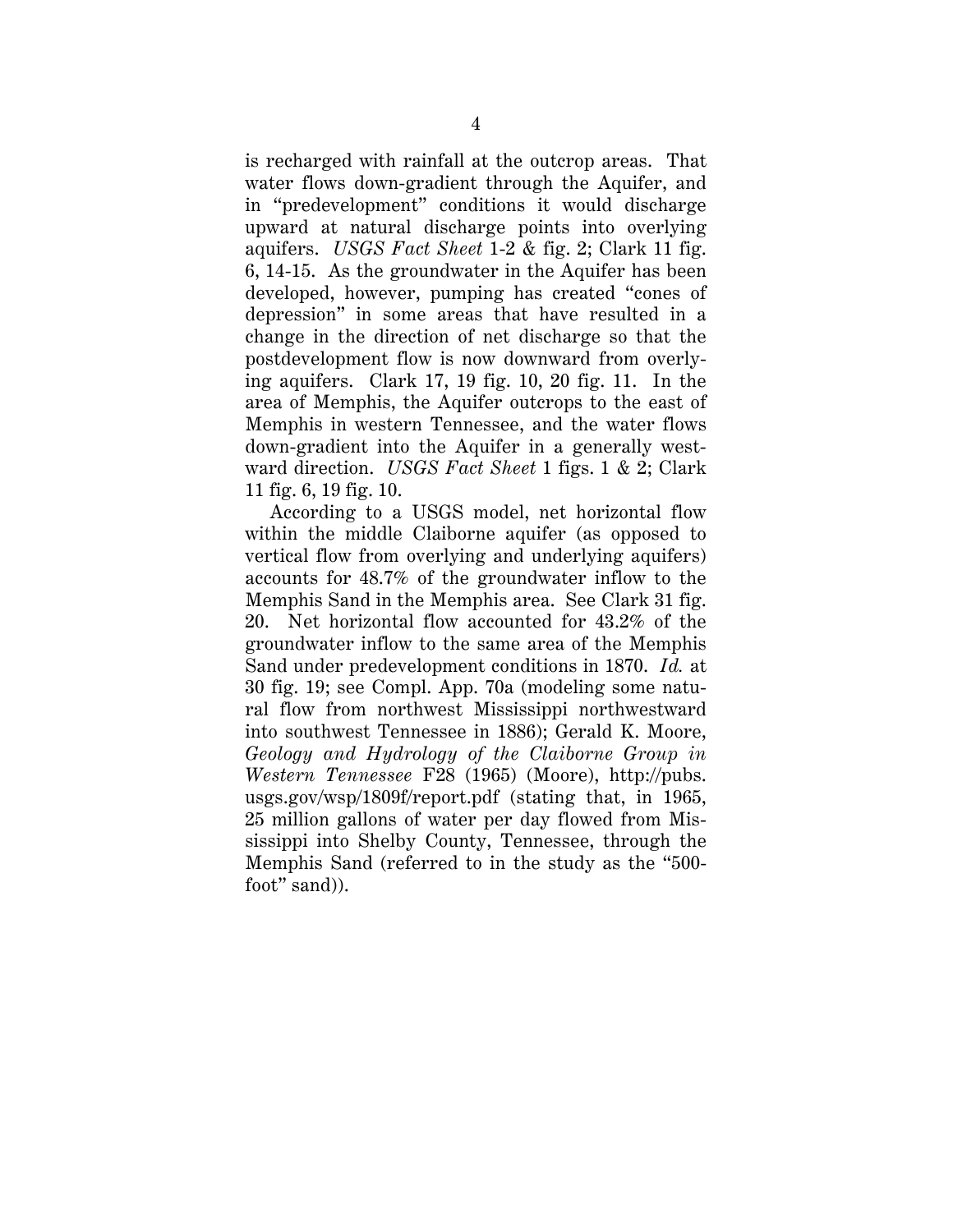2. The City of Memphis began withdrawing water from the Aquifer for municipal use in 1886, Clark 17, and the Aquifer has been used to supply drinking water throughout the region for more than a century. *USGS Fact Sheet* 2; Clark 15, 17. In more recent years, water from the Aquifer has been increasingly used for irrigation and industrial purposes. *USGS Fact Sheet* 2; Clark 15. Water levels in the Aquifer beneath the Memphis area have dropped over the last century due to groundwater pumping. Schrader sheet 1; Clark 28-32. That reduction in groundwater levels has created a large differential in the water pressure between the section of the Aquifer underlying Memphis and the sections underlying surrounding areas of Tennessee, Mississippi, and Arkansas. Schrader sheet 1; Compl. App. 130a.

3. a. In 2005, Mississippi, through its Attorney General, brought an action for trespass and wrongful conversion against Memphis and MLGW (but not Tennessee) in the United States District Court for the Northern District of Mississippi. *Hood* v. *City of Memphis*, No. 2:05CV32-D-B Compl. (N.D. Miss. Feb. 2, 2005). In its complaint, Mississippi alleged that some portion of the groundwater that is pumped out of the Aquifer by MLGW is Mississippi's sovereign property, and that Mississippi must therefore be compensated. Tenn. App. 12a.

The district court dismissed the action. Tenn. App. 1a-10a. The court concluded that, absent an equitable apportionment between Mississippi and Tennessee of the water in the Aquifer, the court could not evaluate whether Memphis and MLGW had pumped water belonging to Mississippi. *Id.* at 4a-5a. The court explained that the relief requested by Mississippi would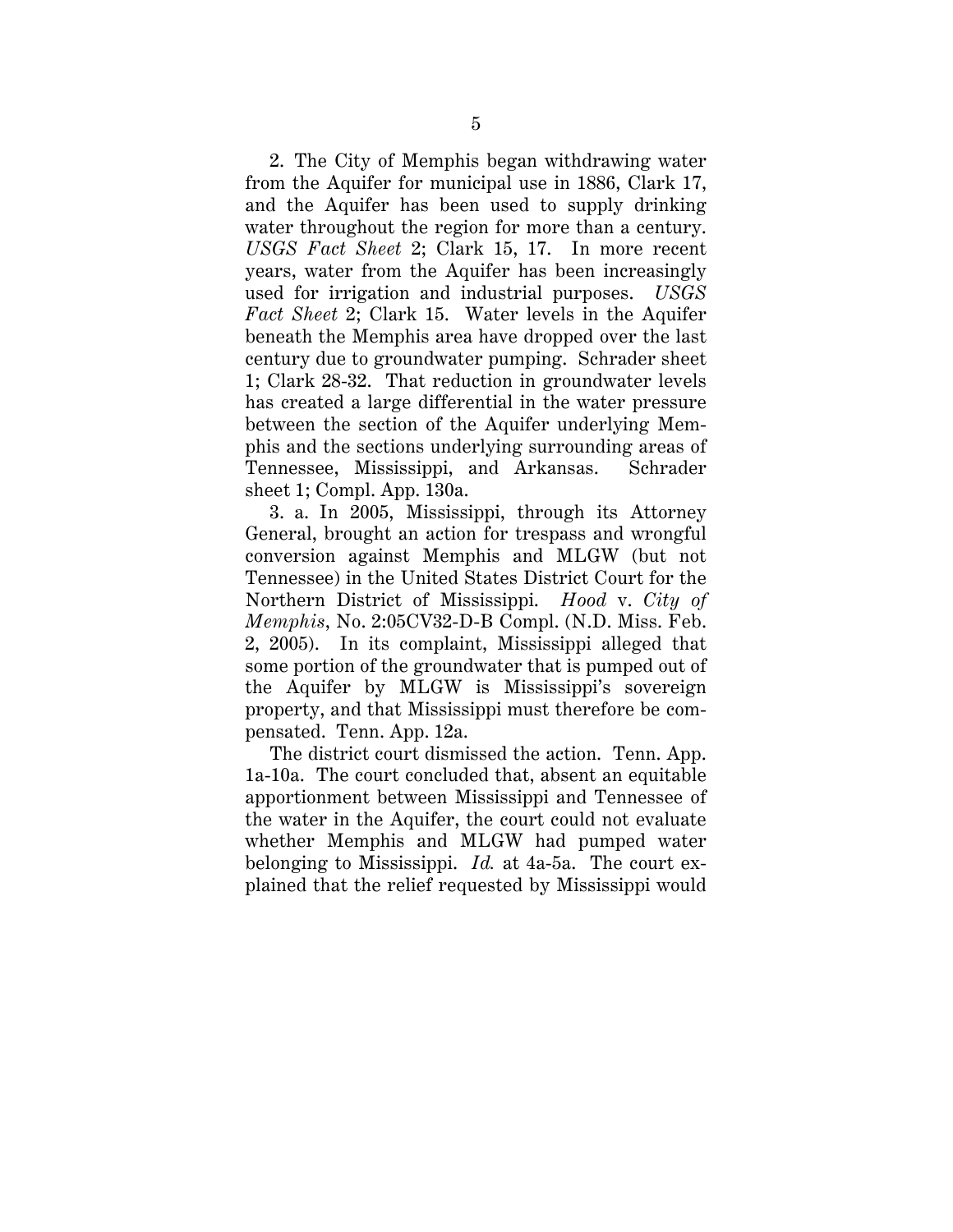require the court to "engag[e] in a *de facto* apportionment of the  $**$   $[A]$ quifer," that such an apportionment would require the joinder of the State of Tennessee as a defendant, and that such a dispute would fall within the exclusive original jurisdiction of this Court. *Id.* at 5a, 7a (citing 28 U.S.C. 1251).

b. The court of appeals affirmed. Tenn. App. 11a-25a. The court held that the action could not proceed in Tennessee's absence because the Aquifer is an "interstate water source" that would have to be apportioned before any State had a judicially enforceable right to a particular share of water within it. *Id.* at 17a-20a. The court explained that "[t]he Aquifer flows, if slowly, under several states," and in that respect "it is indistinguishable from a lake bordered by multiple states or from a river bordering several states depending upon it for water." *Id.* at 18a. The court further explained that Tennessee could not be joined without depriving the district court of subject matter jurisdiction, because suits between States fall within this Court's exclusive original jurisdiction. *Id.* at 23a. This Court denied a petition for a writ of certiorari. 559 U.S. 904 (2010).

c. Simultaneously with filing its petition for a writ of certiorari, Mississippi filed a motion in this Court for leave to file a bill of complaint against Tennessee, the City of Memphis, and MLGW, seeking approximately \$1 billion in damages. See No. 139, Orig. Compl. para. 5. Mississippi alleged that Tennessee had committed trespass and conversion because MLGW's pumping had the effect of taking groundwater from beneath Mississippi. *Id.* para. 1; No. 139, Orig., Br. in Support of Mot. 13-14 & n.1. Mississippi contended that an equitable apportionment was un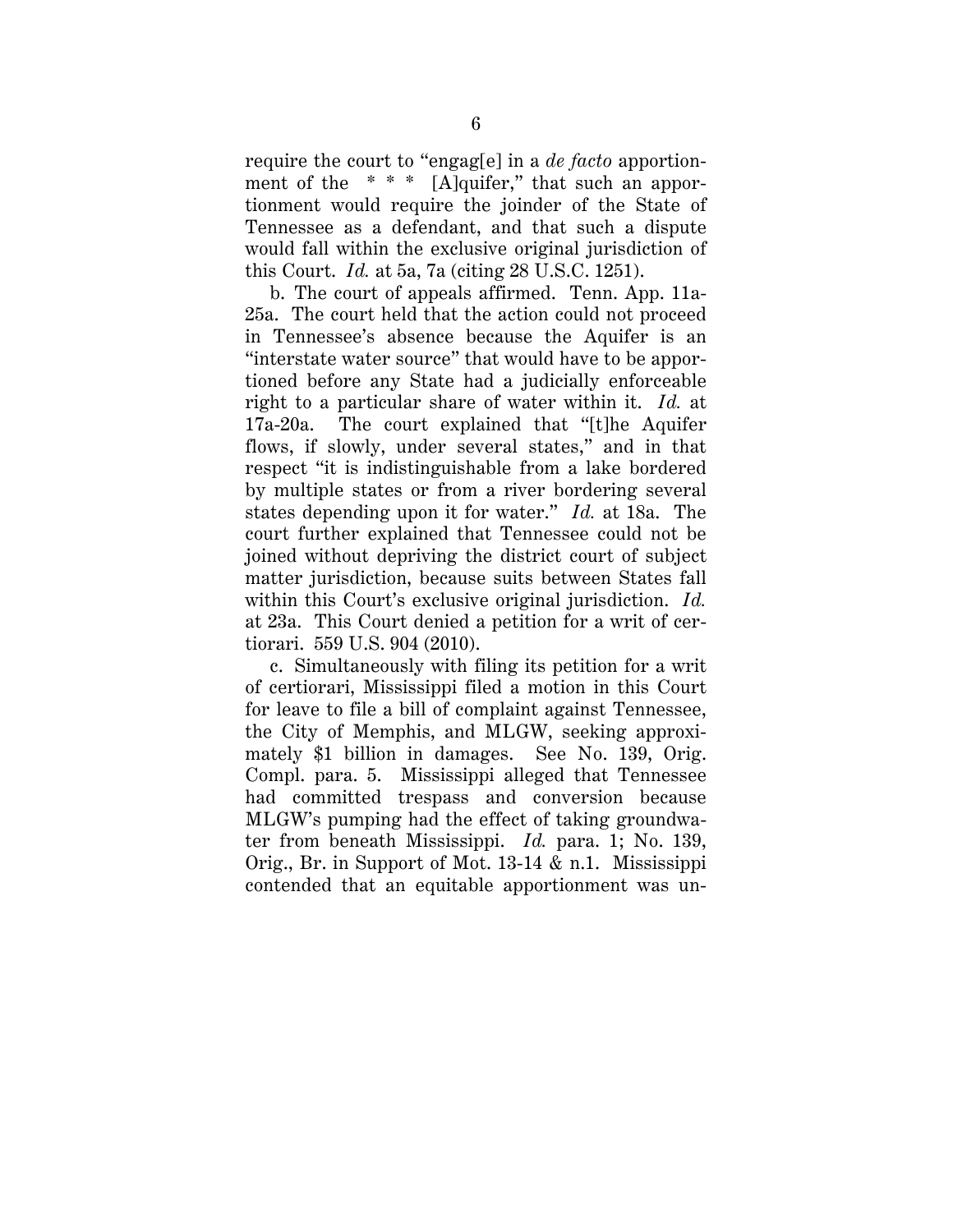necessary because there had already been an "inherent apportionment" of the groundwater in the Aquifer upon Mississippi's admission to the Union. No. 139, Orig. Compl. para. 5. Mississippi requested an equitable apportionment as an alternative form of relief, "*if and only if* th[e] Court determines that Mississippi does not own and control the ground water resources within its borders." *Ibid.*

This Court denied Mississippi's motion for leave to file a complaint. *City of Memphis*, 559 U.S. at 901. The Court's order stated:

Motion for leave to file a bill of complaint denied without prejudice. See *Virginia* v. *Maryland*, 540 U.S. 56, 74, n. 9 (2003); *Colorado* v. *New Mexico*, 459 U.S. 176, 187, n. 13 (1982).

*Id.* at 901-902. Footnote 9 in *Virginia* v. *Maryland*  states that "[f]ederal common law governs interstate bodies of water, ensuring that the water is equitably apportioned between the States and that neither State harms the other's interest in the river." 540 U.S. at 74 n.9. Footnote 13 in *Colorado* v. *New Mexico* states that "a State seeking to prevent or enjoin a diversion by another State bears the burden of proving that the diversion will cause it real or substantial injury or damage." 459 U.S. at 187 n.13 (citation and internal quotation marks omitted).

4. a. Four years after the Court denied Mississippi's motion for leave to file a bill of complaint without prejudice, Mississippi has again sought leave to file a bill of complaint in this Court against Tennessee, Memphis, and MLGW. Mississippi alleges that MLGW has developed a groundwater pumping and distribution system consisting of "more than 170 wells in ten well fields pumping over 140 million gallons of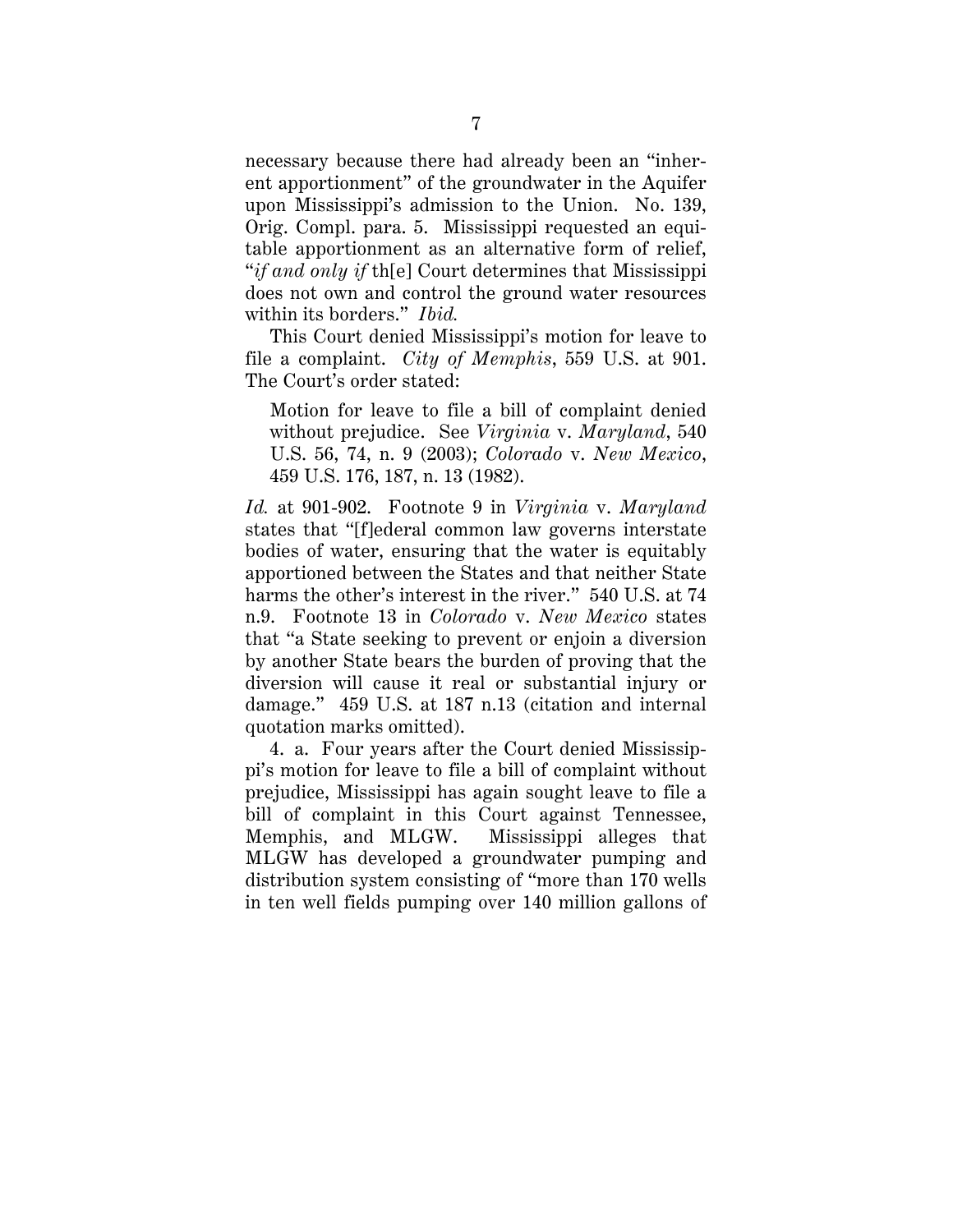groundwater daily for sale to MLGW's customers." Compl. para. 20. Mississippi alleges that much of this pumping occurs at three well fields that are near the Tennessee-Mississippi border, across from DeSoto County, Mississippi. *Id.* para. 19; see Tenn. App. 12a.

Mississippi alleges that the groundwater at issue was "naturally collected and stored" in the Sparta Sand in Mississippi, and that "[u]nder natural conditions, [the water] would not leave Mississippi's groundwater storage." Compl. paras. 14-15, 17. Mississippi further alleges, however, that pressure differentials caused by MLGW's pumping create a "cone of depression" that causes water in the Sparta Sand in Mississippi to move north toward Memphis, "altering the water's natural east-to-west path." *Id.* paras. 24- 25. As a result, Mississippi contends, there has been a "drawdown of stored groundwater in \* \* \* substantially all of DeSoto County." *Id.* para. 25. Mississippi maintains that, by pumping groundwater from the Aquifer, Tennessee has removed more than 252 billion gallons of water from Mississippi since 1985, *id.* para. 26, and that Tennessee continues to "permanently tak[e] between 20 and 27" million gallons of water from Mississippi every day. *Id.* para. 22.

In Mississippi's view, when it was admitted to the Union in 1817, it "became vested with ownership, control, and dominion over the land and waters within its territorial boundaries." Compl. para. 8; see *id.* paras. 9-10, 42-45. Mississippi thus contends that defendants' pumping of groundwater that in its natural state would remain in Mississippi violates Mississippi's "retained sovereign rights under the United States Constitution" and "constitute[s] \* \* \* trespass upon,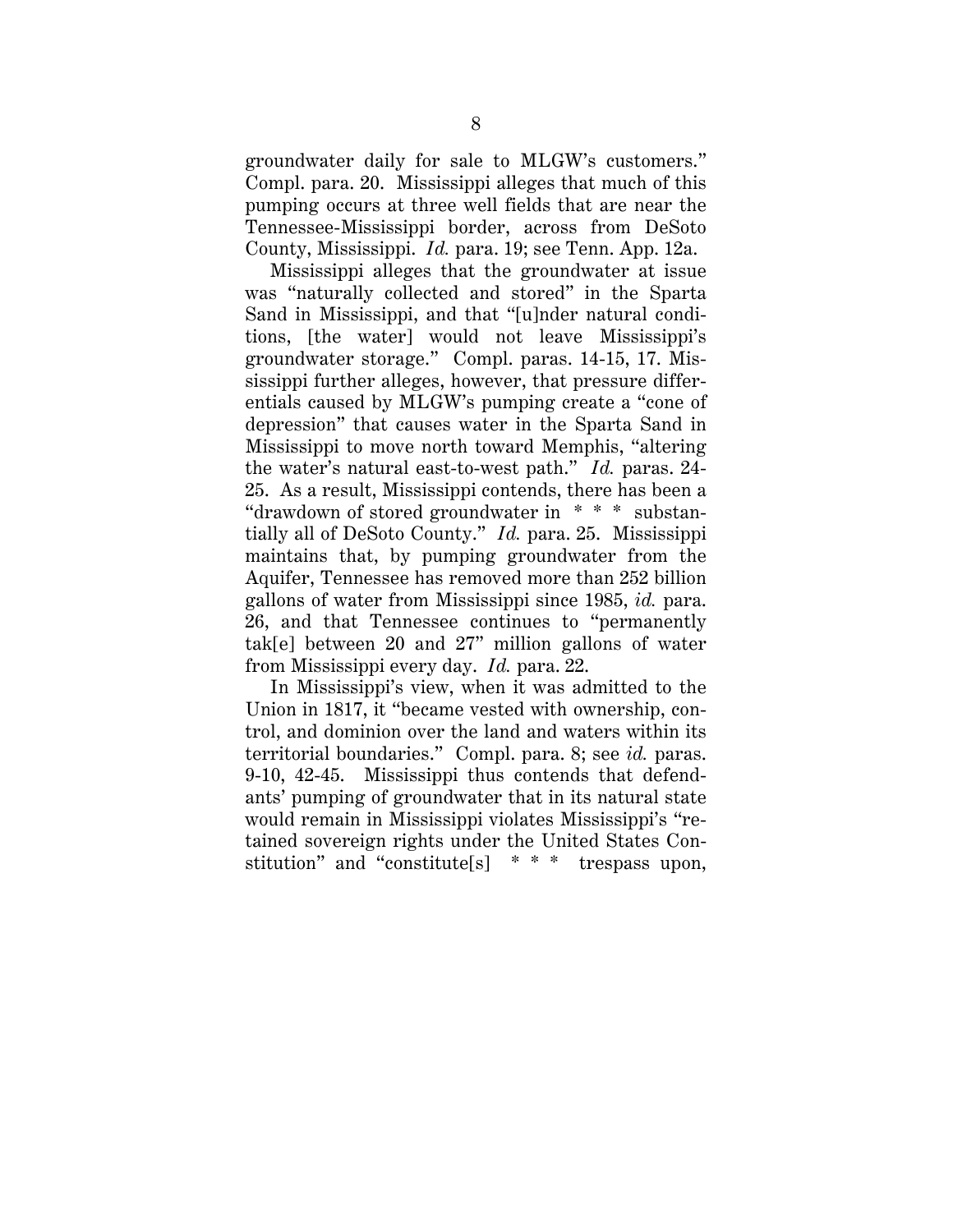and conversion, taking and misappropriation of, [Mississippi's] property." *Id.* para. 52.

Unlike in 2009, Mississippi does not seek an equitable apportionment of the groundwater at issue, even in the alternative. See Compl. pp. 23-24 (prayer for relief). Mississippi instead contends that "[t]his case does not fall within the Court's equitable apportionment jurisprudence" because, although "[t]he geologic formation in which the groundwater is stored straddles two states," the water "is not a shared natural resource." Compl. paras. 38, 41, 48-49. According to Mississippi, the water "(a) naturally accumulated within Mississippi's sovereign territory before the formation of the States; and (b) would never through 'the agency of natural laws' have moved into, or been available in Tennessee." *Id.* para. 38 (citation omitted).

Mississippi alleges that it "has suffered actual, present, and substantial injury and damages as the proximate result of [d]efendants' wrongful conduct," including (i) the "permanent<sup>[]</sup> los[s]" of 252 billion gallons of groundwater that has been pumped by Tennessee since 1985; (ii) "well installation and electric operations costs" incurred by Mississippi residents who must lower their pumps in order to reach the groundwater in the Sparta Sand; and (iii) the "material[] alter[ation] [of] Mississippi's groundwater \* \* \* inventory" by altering the "natural steady state equilibrium of groundwater in the Sparta Sand," thereby "siphoning water at an accelerated, unnatural velocity and northward direction out of Mississippi." Compl. para. 54.

As relief, Mississippi requests "a declaratory judgment establishing Mississippi's sovereign right, title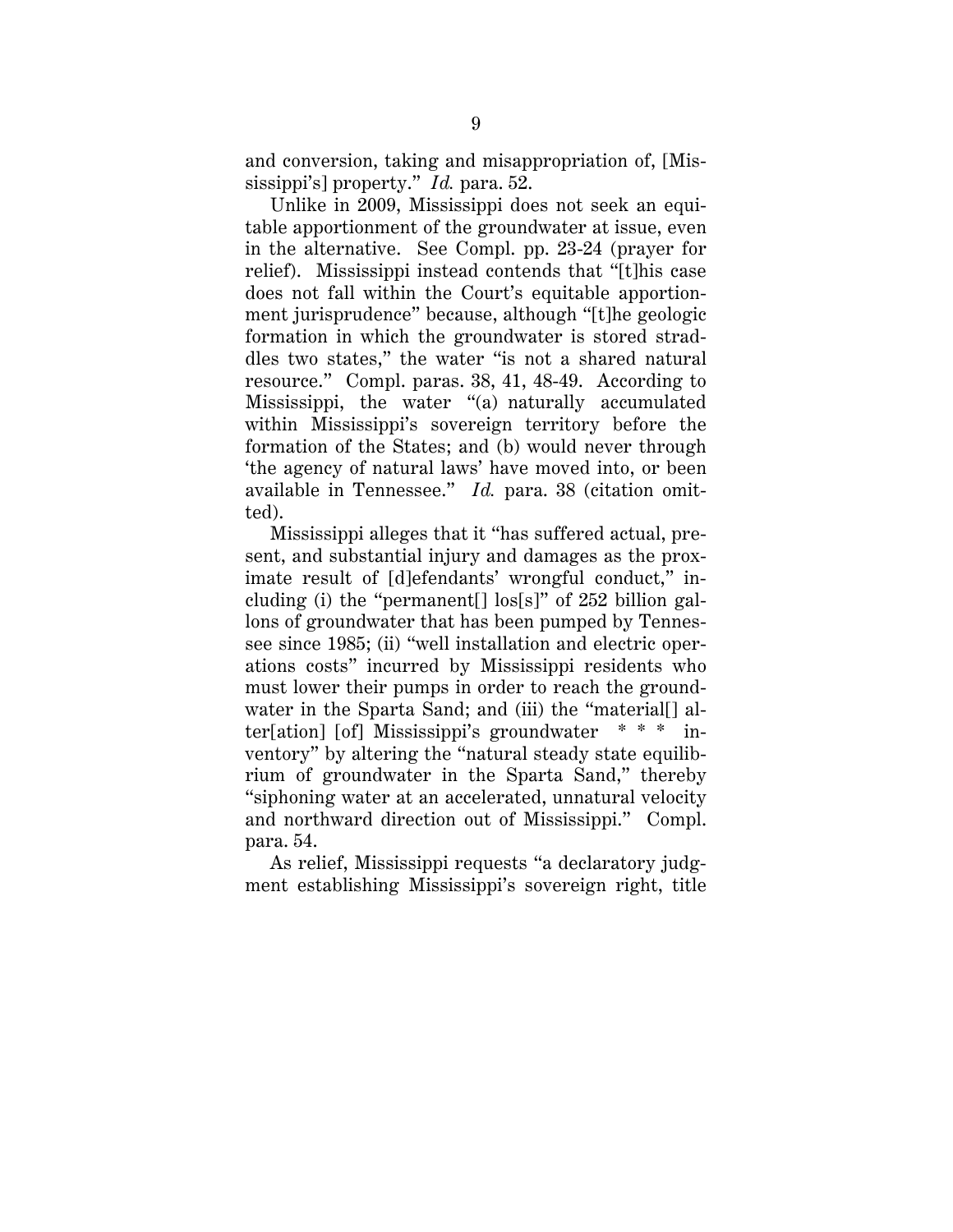and exclusive interest in the groundwater stored naturally in the Sparta Sand formation underlying Mississippi." Compl. paras. 40, 46. Mississippi also requests damages "in an amount equal to the value of the Mississippi groundwater" taken by defendants plus prejudgment interest, which Mississippi estimates would total \$615 million. *Id.* para. 55; see Miss. Br. 25 (seeking \$197 million for water and \$418 million in prejudgment interest). In the alternative, Mississippi requests an accounting and disgorgement of "all profits, proceeds, consequential gains, saved expenditures, and other benefits realized by" defendants. Compl. para. 56. Finally, Mississippi requests that defendants "be required to prospectively take all actions necessary to eliminate the cone of depression *vis-à-vis* Mississippi," including "the funding, construction and modification or restructuring of Memphis-MLGW's groundwater pumping systems." *Id.* para. 57.

b. Defendants contend (Tenn. Br. in Opp. (Tenn. Br.) 12-21; Memphis & MLGW Br. in Opp. (Memphis Br.) 9-11) that Mississippi is relying on the same "territorial property rights" theory that this Court rejected when it denied Mississippi leave to file a bill of complaint against defendants in 2010. Defendants further contend (Tenn. Br. 12-13; Memphis Br. 14-15, 21-22) that Mississippi has no enforceable rights to water in the Aquifer until that water has been apportioned.

Defendants maintain (Tenn. Br. 15; Memphis Br. 15-19) that this Court's equitable apportionment decisions have consistently rejected Mississippi's theory that a State has sovereign ownership and control over interstate waters flowing within its boundaries. In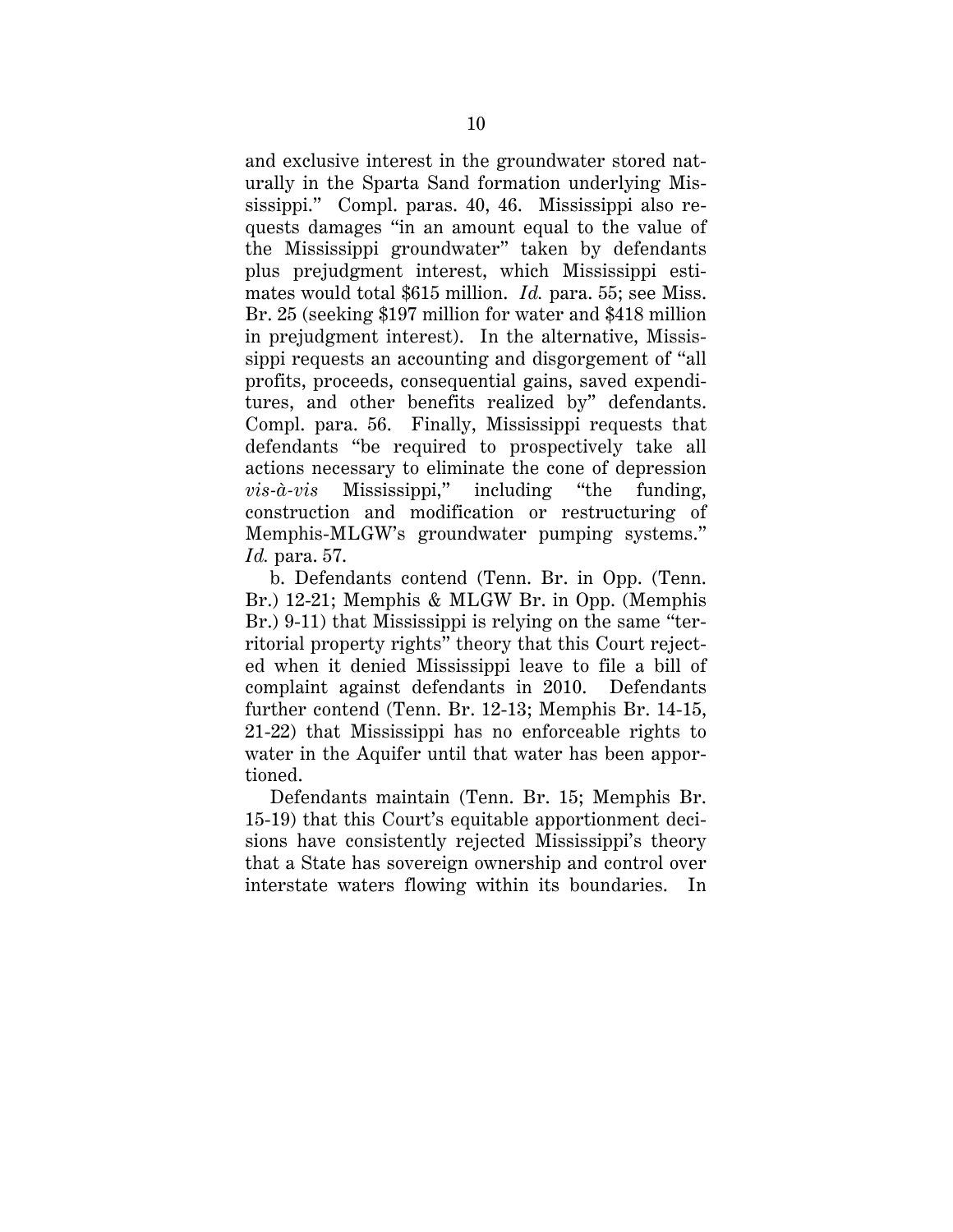defendants' view, the doctrine of equitable apportionment applies "whenever . . . the action of one [S]tate reaches[] through the agency of natural laws[] into the territory of another [S]tate," thereby requiring the Court to reconcile the competing rights of the States to take water within their own boundaries. Tenn. Br. 18 (quoting *Kansas* v. *Colorado*, 206 U.S. 46, 97-98 (1906) (alterations to quoted source omitted)); Memphis Br. 12-14. Tennessee contends that the drop in pressure caused by MLGW's pumping within Tennessee is an example of the actions of one State reaching into another through the agency of natural laws. Tenn. Br. 18-19.

Defendants further contend that the doctrine of equitable apportionment encompasses Mississippi's claims because Mississippi "admits that the Aquifer is an interconnected hydrological formation and that, in its natural state, the water in the Aquifer flows, even if slowly, across state boundaries." Tenn. Br. 18; see Memphis Br. 11-12. Because Mississippi "has abandoned its equitable apportionment claim," Tennessee reasons, "it has no legally cognizable claim for damages arising out of Memphis's and MLGW's use of the Aquifer." Tenn. Br. 21.

Finally, defendants contend (Tenn. Br. 22-33; Memphis Br. 22-35) that Mississippi's claims are barred by the doctrine of issue preclusion because the Fifth Circuit rejected Mississippi's territorialproperty-rights theory in *Hood*.

#### **DISCUSSION**

This Court has original and exclusive jurisdiction over a justiciable case or controversy between States. See U.S. Const. Art. III, § 2, Cl. 2; 28 U.S.C. 1251(a). The Court has determined that its exercise of this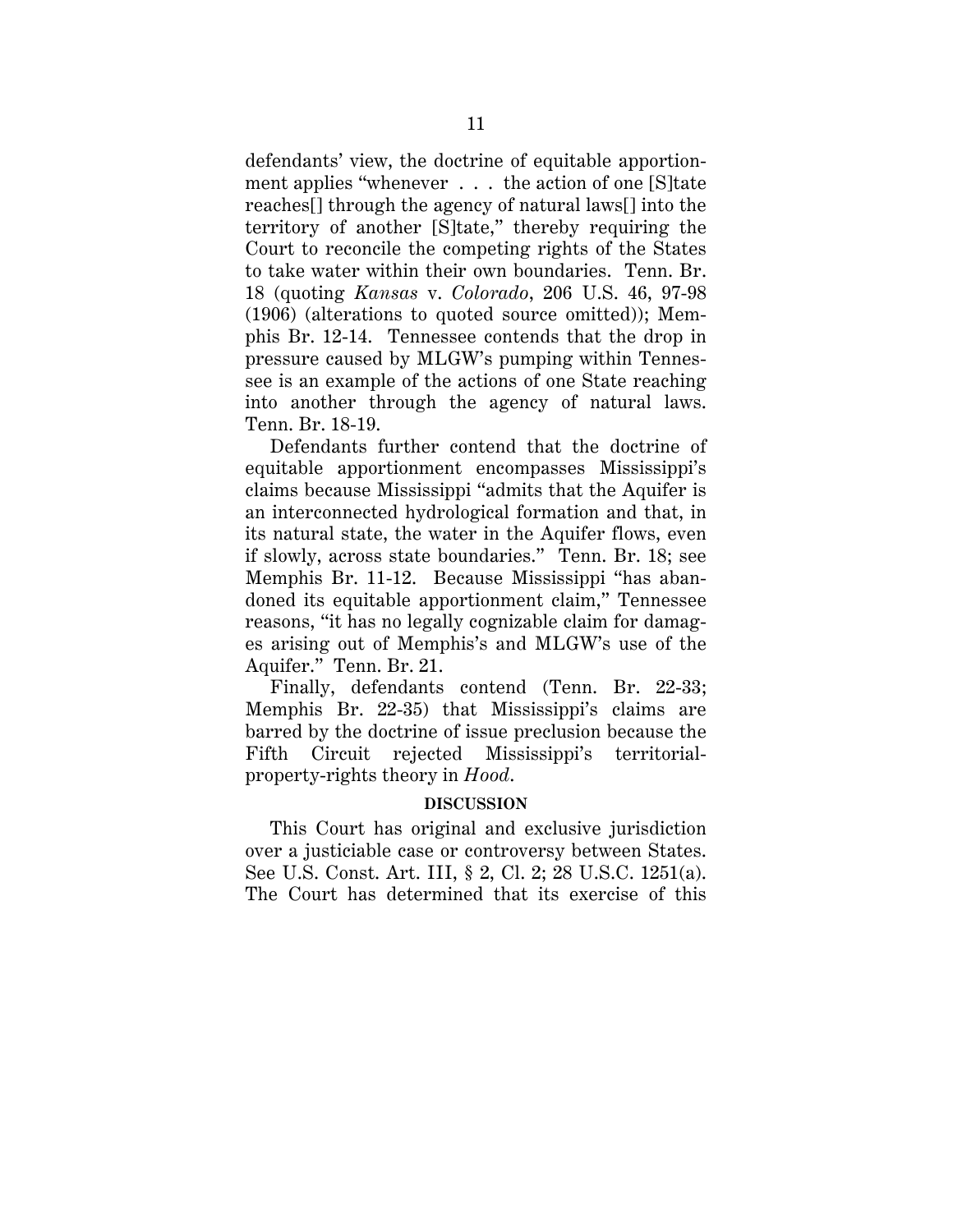exclusive jurisdiction is "obligatory only in appropriate cases." *Mississippi* v. *Louisiana,* 506 U.S. 73, 76 (1992) (quoting *Illinois* v. *City of Milwaukee,* 406 U.S. 91, 93 (1972)); see *Nebraska* v. *Wyoming,* 515 U.S. 1, 8 (1995); *Texas* v. *New Mexico,* 462 U.S. 554, 570 (1983). When deciding whether to exercise its exclusive original jurisdiction, the Court examines "the nature of the interest of the complaining State," "focusing on the seriousness and dignity of the claim." *Mississippi* v. *Louisiana,* 506 U.S. at 77 (citation and internal quotation marks omitted). The Court also considers "the availability of an alternative forum in which the issue tendered can be resolved." *Ibid.* In analyzing those considerations, this Court has "substantial discretion to make case-by-case judgments as to the practical necessity of an original forum in this Court for particular disputes within [the Court's] constitutional original jurisdiction." *Texas* v. *New Mexico*, 462 U.S. at 570.

Applying those standards, Mississippi's complaint does not warrant the exercise of this Court's original jurisdiction. Although there is no alternative forum in which Mississippi's claims against Tennessee can be resolved, see 28 U.S.C. 1251(a), Mississippi has not alleged any cognizable cause of action against defendants. As the Court recognized in its 2010 order denying Mississippi leave to file a similar bill of complaint against defendants, *Mississippi* v. *City of Memphis*, 559 U.S. 901, 901-902 (2010), Mississippi cannot claim that Tennessee is taking Mississippi's water until the Aquifer has been apportioned, and Mississippi expressly does not seek an equitable apportionment here. Furthermore, Mississippi has not alleged injuries to its present or expected future uses of the water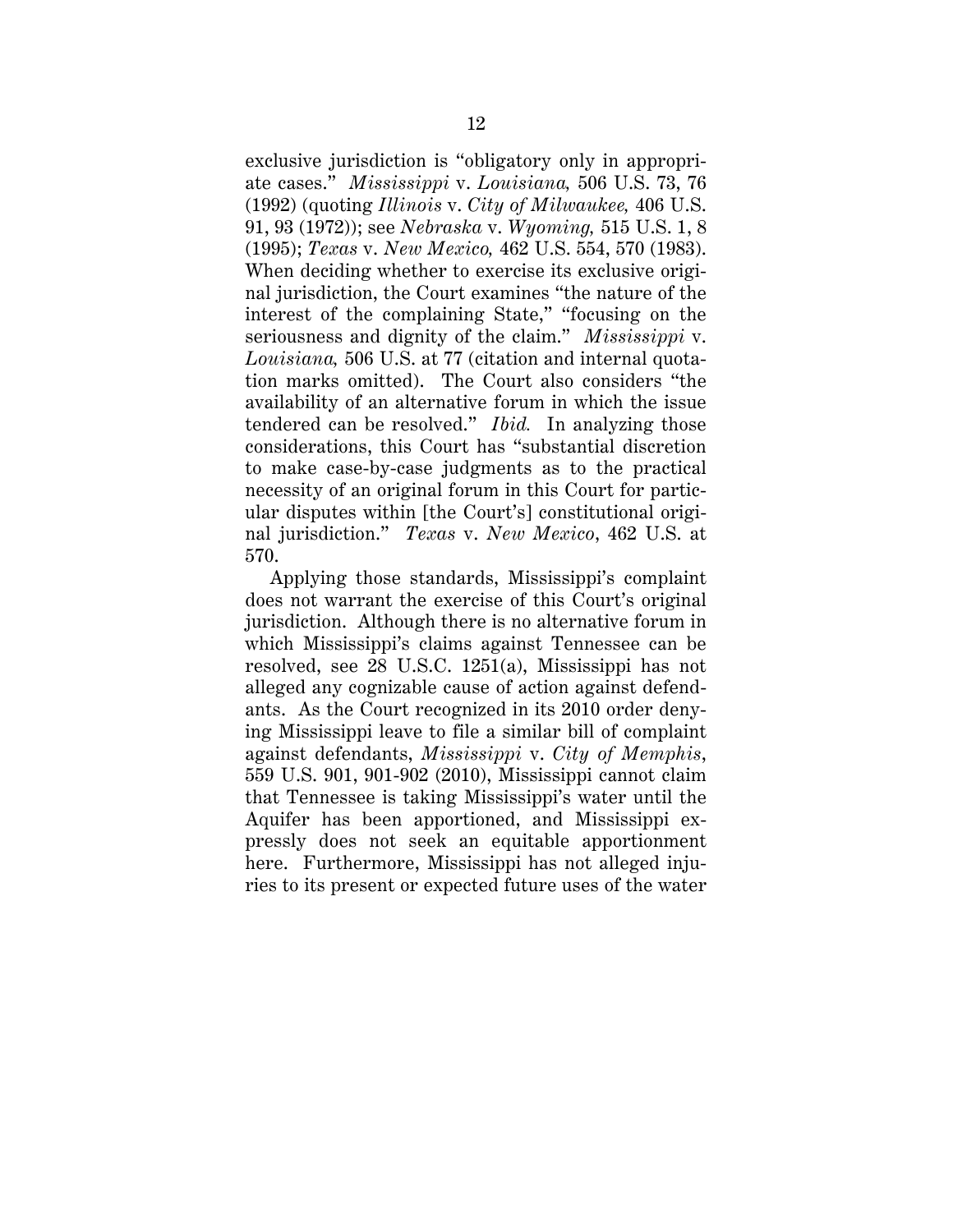that are sufficiently specific to justify this Court's immediate commitment of resources to resolve the claims in the complaint. Accordingly, the Court should deny Mississippi leave to file its complaint without prejudice to refiling a properly framed complaint for an equitable apportionment of the Aquifer premised on concrete allegations of real and substantial injury.

### **I. MISSISSIPPI'S PROPOSED COMPLAINT DOES NOT ALLEGE A COGNIZABLE CAUSE OF ACTION AGAINST DEFENDANTS**

For a complaint to present a "justiciable controversy" within this Court's original jurisdiction, "it must appear that the complaining State has suffered a wrong \* \* \* furnishing ground for judicial redress" or "is asserting a right against the other State which is susceptible of judicial enforcement." *Massachusetts*  v. *Missouri*, 308 U.S. 1, 15 (1939). Thus, at the threshold, the Court must "determine whether there is any principle of law, and, if any, what, on which the plaintiff can recover." *Missouri* v. *Illinois*, 200 U.S. 496, 519 (1906). As the Court implied in 2010 in its order denying Mississippi leave to file a bill of complaint against defendants, *City of Memphis*, 559 U.S. at 901-902 (citing *Virginia* v. *Maryland*, 540 U.S. 56, 74 n.9 (2003)), Mississippi has no cognizable cause of action against defendants for pumping water from the Aquifer because the Aquifer is an interstate water source that has not yet been apportioned among the relevant States. Because Mississippi unequivocally disclaims equitable apportionment as a remedy for the injuries that it allegedly has sustained due to Tennessee's pumping, Compl. paras. 38, 50, the complaint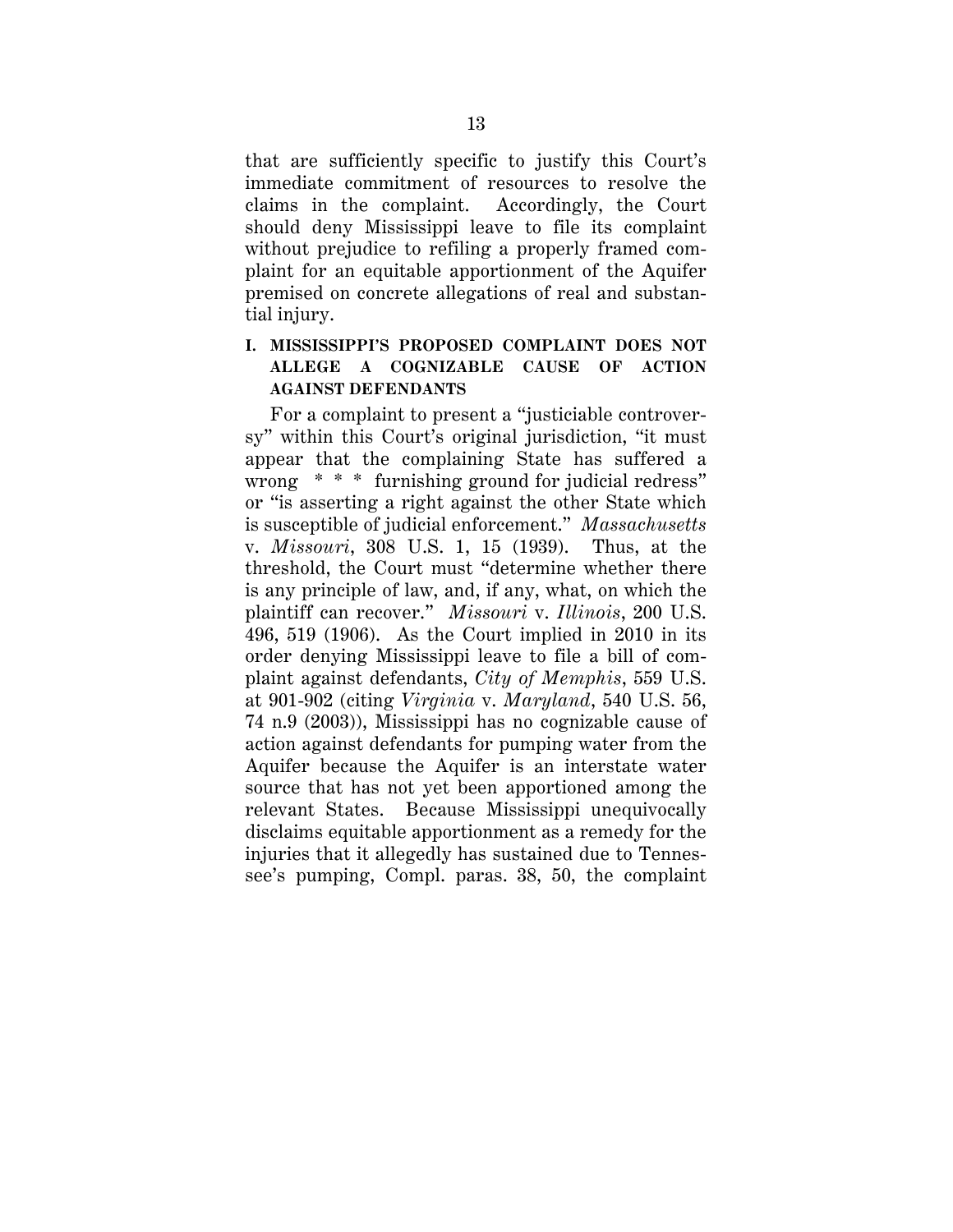contains no theory of relief under which Mississippi can recover.

A. When no federal statute or congressionally approved interstate compact defines a State's right to use water from an interstate water source, federal common law determines the extent of such rights. *Hinderlider* v. *La Plata River & Cherry Creek Ditch Co.*, 304 U.S. 92, 110 (1938) (citing *Kansas* v. *Colorado*, 206 U.S. 46, 95 (1906)); *Arizona* v. *California*, 373 U.S. 546, 560, 569-586 (1963) (discussing the Boulder Canyon Project Act, ch. 42, 45 Stat. 1057 (43 U.S.C. 617 *et seq.*), which apportioned water in the Colorado River basin). The federal common-law doctrine that governs disputes between States concerning their rights to an interstate water source is known as "equitable apportionment." *Virginia* v. *Maryland*, 540 U.S. at 74 n.9; *Colorado* v. *New Mexico*, 459 U.S. 176, 183 (1982).

B. Mississippi contends (Compl. paras. 38, 41, 48- 49) that an equitable apportionment of the Aquifer is not appropriate because the groundwater in the Sparta Sand in Mississippi is *intrastate* water. According to Mississippi (*id.* para. 38), absent pumping by MLGW, the water in the Sparta Sand "would never[,] through the agency of natural laws[,] have moved into, or been available in Tennessee." (internal quotation marks omitted). That analysis is misguided.

This Court has taken a practical approach to assessing whether a natural resource is interstate in character. Under this Court's precedents, a resource that crosses state lines, even intermittently, can be an interstate resource. See, *e.g.*, *Kansas* v. *Colorado*, 206 U.S. at 115 (rejecting claim that a river with intermittent flow between two reaches in different States was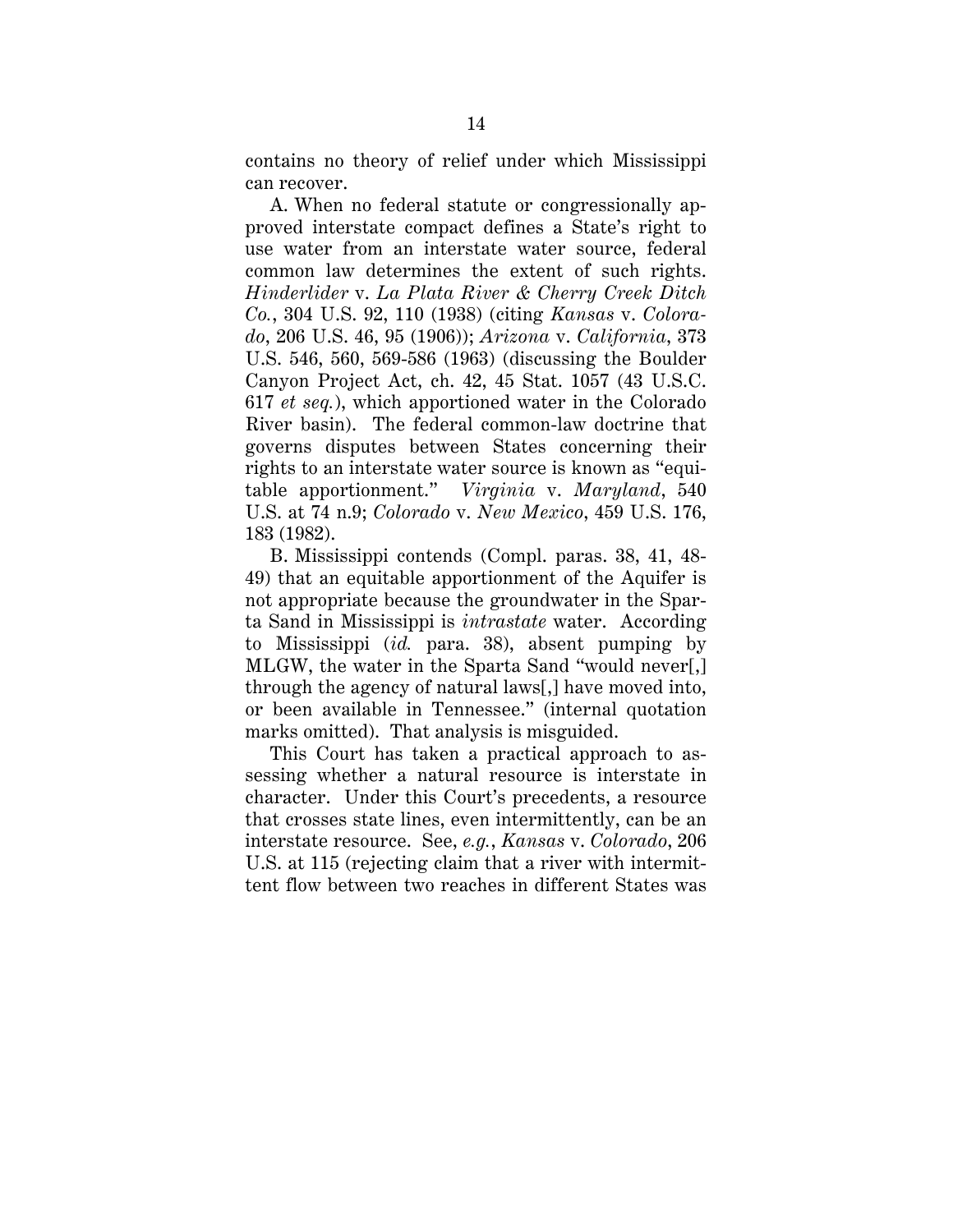actually "two rivers"); cf. *Idaho* v. *Oregon*, 462 U.S. 1017, 1024 (1983) (anadromous fish moving seasonally between States). The Court has explained that "a State may not preserve solely for its own inhabitants natural resources located within its borders." *Idaho*  v. *Oregon*, 462 U.S. at 1025. That principle is "[a]t the root of the doctrine" of equitable apportionment, *ibid.*, and it applies to groundwater just as to any other resource, see *Sporhase* v. *Nebraska*, 458 U.S. 941, 951 (1982); First Report of the Special Master (Subject: Nebraska's Motion to Dismiss) 44-45, in *Kansas* v. *Nebraska*, No. 126, Orig. (Jan. 28, 2000) (recommending that Nebraska's motion to dismiss Kansas's complaint be denied because groundwater pumping that impacts streamflow in the Republican River Basin must be included in the pumping State's compact apportionment); *Kansas* v. *Nebraska*, 530 U.S. 1272 (2000) (denying Nebraska's motion to dismiss); *Kansas* v. *Colorado*, 514 U.S. 673, 693-694 (1995) (agreeing with Special Master's conclusion that post-compact pumping in Colorado had caused material depletions of the usable state-lime flow of the Arkansas River, in violation of the Arkansas River Compact).

1. The interstate character of the groundwater in the Aquifer is apparent from the face of Mississippi's proposed complaint. Mississippi acknowledges that the Aquifer "underlies both Mississippi and Tennessee." Compl. para. 50. And it is clear from the allegations underlying Mississippi's claims that when Tennessee pumps groundwater from the Aquifer *in Tennessee*, it has an impact on the movement of groundwater in the Aquifer in Mississippi. See, *e.g.*, *id.* paras. 22, 26.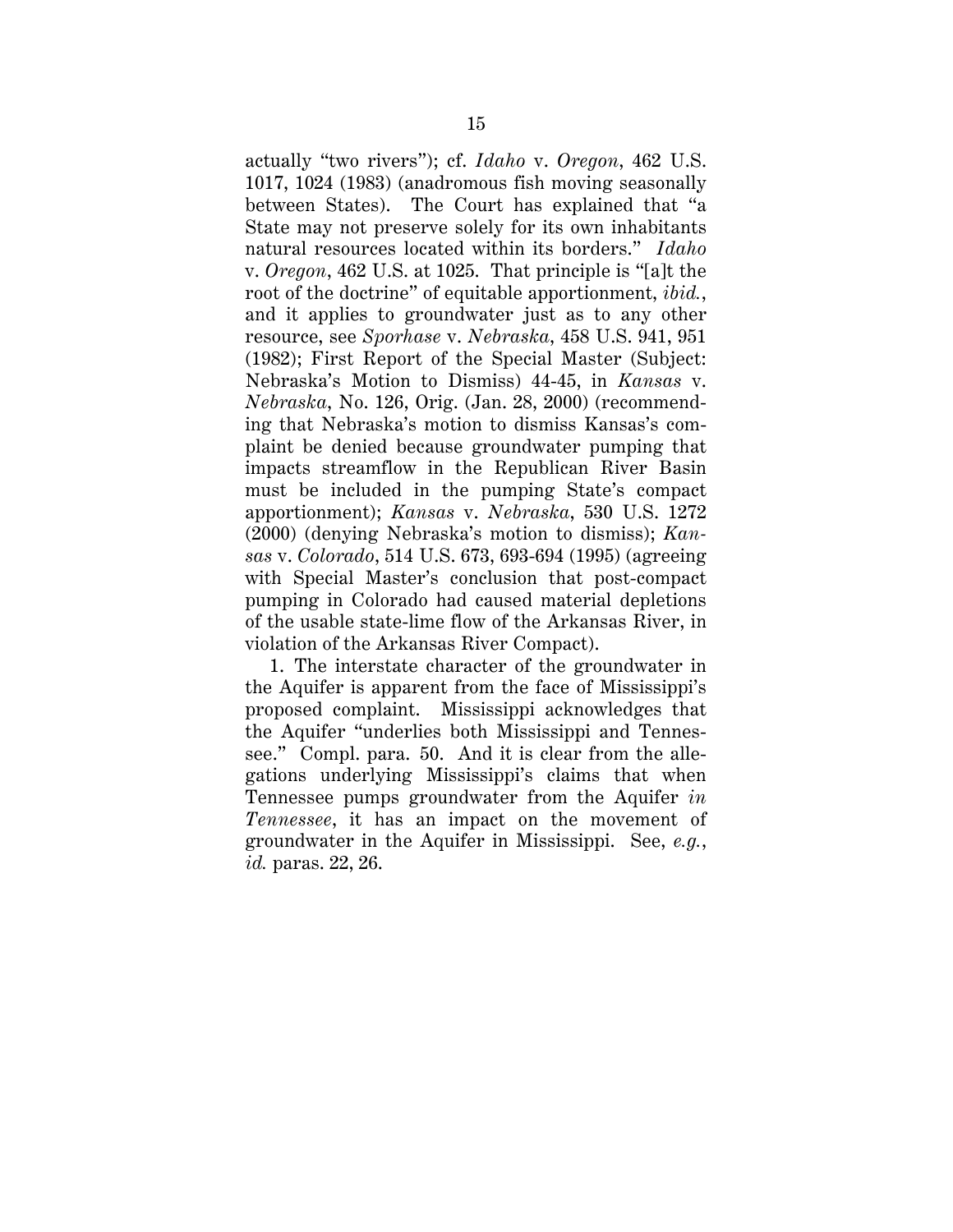Contrary to Mississippi's contention, the need for an equitable apportionment does not turn on whether the groundwater in the Sparta Sand in Mississippi would remain within Mississippi if Tennessee did not pump any water from the Aquifer. See, *e.g.*, Compl. para. 41 (alleging that groundwater in the Sparta Sand is not "naturally shared" with Tennessee). When "the action of one State reaches through the agency of natural laws into the territory of another State," an equitable apportionment is required to reconcile the competing rights of the States to take water from within their own boundaries. *Kansas* v. *Colorado*, 206 U.S. at 97-98. That is the case here, where Tennessee's pumping of groundwater within its own boundaries creates, through the natural principles of hydraulics, a cone of depression that causes groundwater to flow from Mississippi into Tennessee. Territorial boundaries are relevant in an equitable apportionment, but the Court also considers a multitude of factors to determine each State's equitable share of the water, including the uses already occurring within each State. *Colorado* v. *New Mexico*, 459 U.S. at 183. In this case, for example, Mississippi itself alleges that MLGW has pumped significant amounts of groundwater from the Aquifer in the Memphis area for more than 50 years. See Compl. paras. 18-20, 26, 28, 54.

2. Moreover, the historical flows of the Aquifer demonstrate that water flowed between States within the Aquifer even before the development of groundwater resources in southwest Tennessee. A figure in Mississippi's own expert report depicts a "limited natural flow" of water from Mississippi into Tennessee under predevelopment conditions. Compl. App. 70a.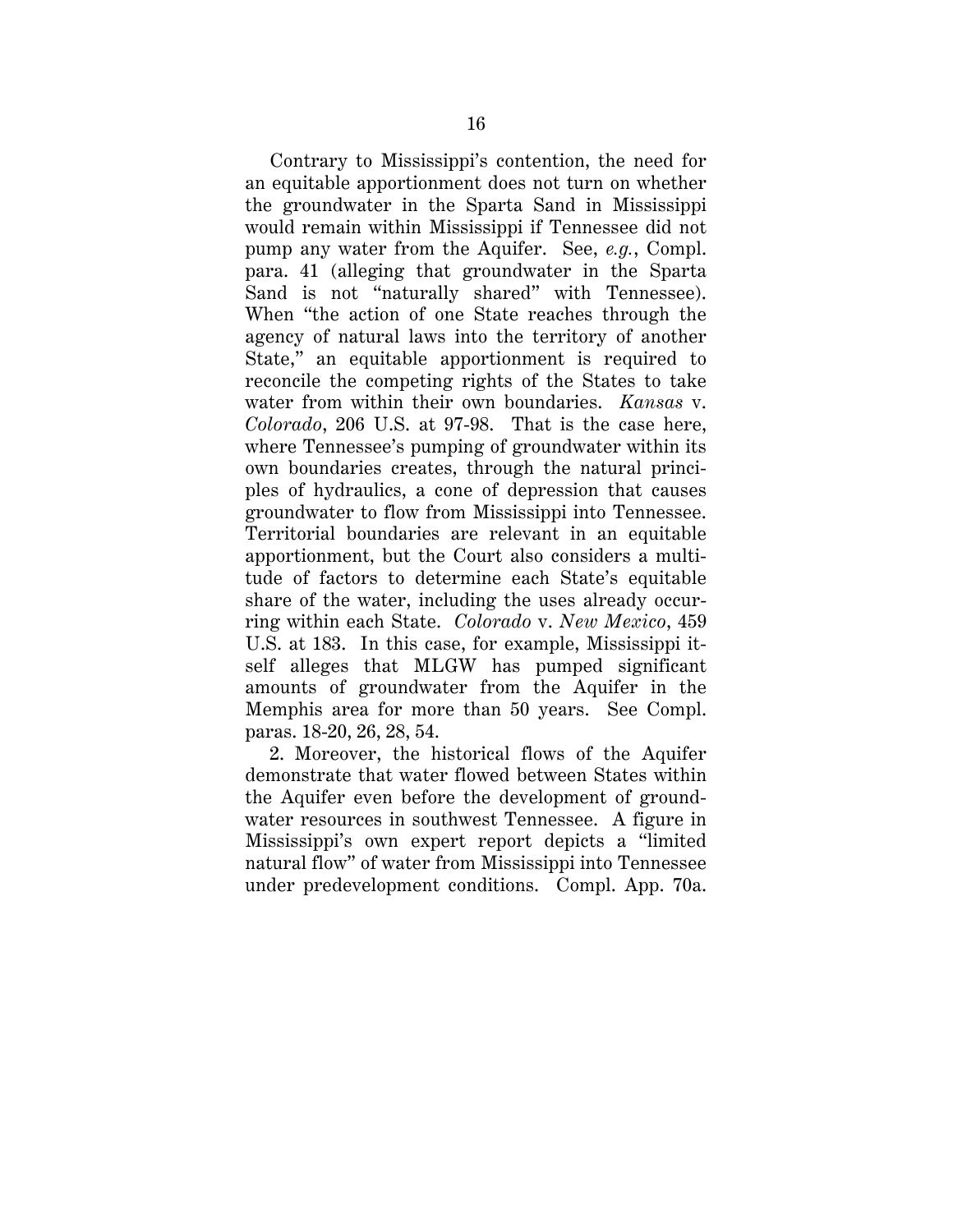Mississippi declares that any water depicted in that figure entering Tennessee from Mississippi under natural conditions "is not included in [its] claim." Miss. Br. 9 n.7. But the figure undermines Mississippi's core theory that groundwater in the Sparta Sand in Mississippi is a purely intrastate resource that would stay within Mississippi absent Tennessee's pumping. In any event, under the way Mississippi conceptualizes the ownership of water in the Aquifer, even though part of the Aquifer underlies Tennessee, Tennessee could not pump *any* water from the Aquifer because doing so would cause water that is underneath Mississippi to flow out of Mississippi into Tennessee.

Furthermore, the USGS has modeled a natural "horizontal flow" of 43.2% in the middle Claiborne aquifer in the Memphis area in predevelopment conditions in 1870, Clark 30 fig. 19, and USGS considers the Sparta Sand and the Memphis Sand to be one hydrologic unit because water levels in those equivalent formations generally correlate to one another. Schrader sheet 1. As far back as 1965, 25 million gallons of water per day flowed from Mississippi into Shelby County, Tennessee, through the Memphis Sand. Moore F28. The Aquifer is also being studied as an interstate resource, precisely because of its interconnectedness. See Clark 1 (describing Mississippi Embayment Regional Aquifer Study); *id.* at 3-4 ("A holistic analysis of groundwater-flow systems is increasingly important. \* \* \* While it is useful to examine parts of the system at local scales, there is a need to look at the larger regional and aquifer scale system to better understand how all the parts interact.").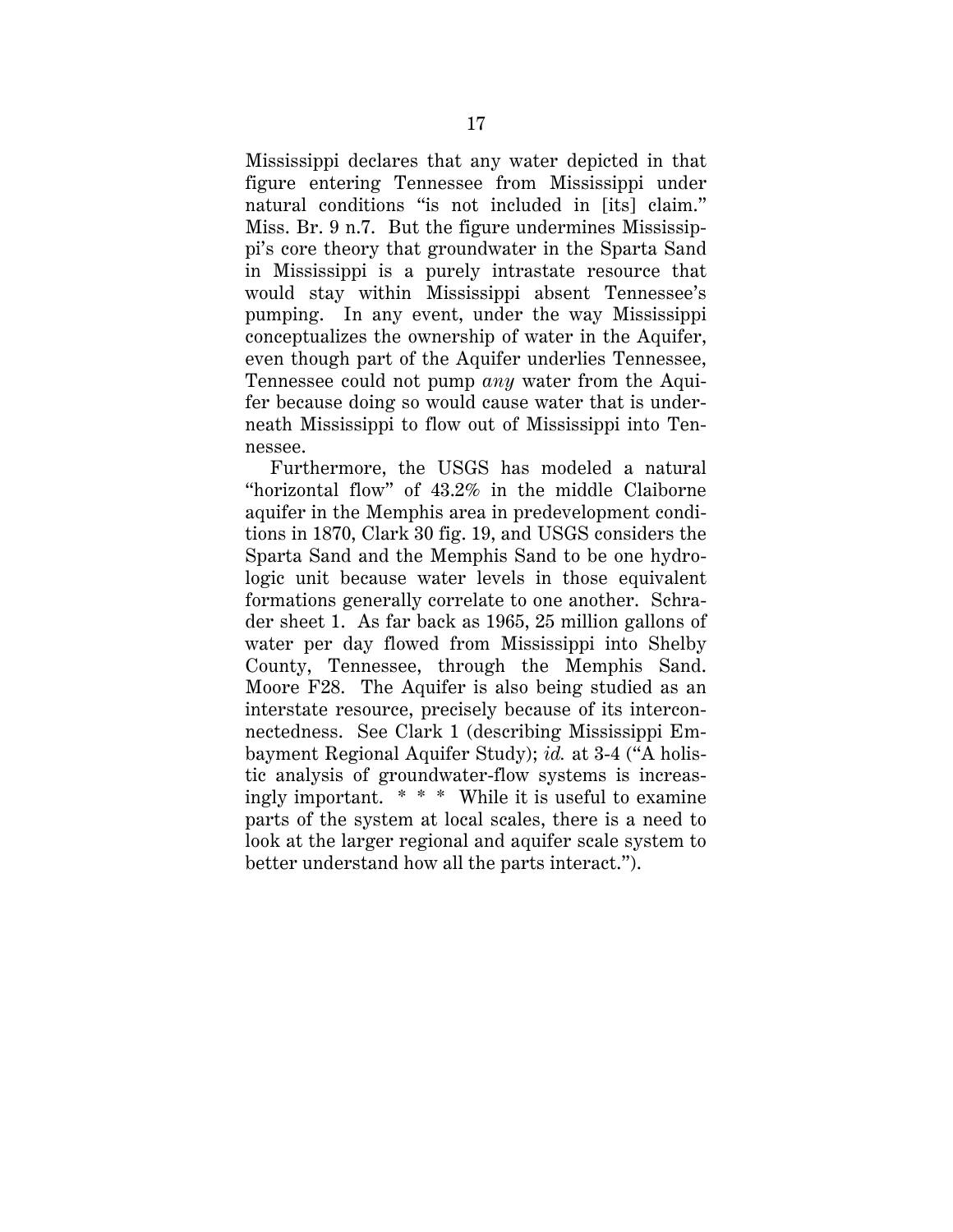In sum, the Aquifer itself is an interstate formation through which water is moving at all times, however slowly. The Court's 2010 order denying Mississippi leave to file a bill of complaint against defendants suggested as much by citing footnote 9 in *Virginia* v. *Maryland*, which states that "[f]ederal common law governs interstate bodies of water, ensuring that the water is equitably apportioned between the States and that neither State harms the other's interest in the river." *Virginia* v. *Maryland*, 540 U.S. at 74 n.9, cited in 559 U.S. at 901-902.

In addition, it appears that there is at least some movement of water between the Sparta-Memphis Aquifer and other aquifers and strata within the Mississippi embayment. Clark 19 fig. 10, 20 fig. 11. Accordingly, in determining whether an equitable apportionment would be appropriate and what form such an apportionment might take, it would be necessary to consider whether the particular Aquifer on which the parties have focused should be viewed in isolation, or as part of a broader assessment of groundwater uses from other aquifers as well in the various strata of the Mississippi embayment.

C. Mississippi contends (Miss. Br. 17) that it obtained ownership over all water underlying the territory within its borders pursuant to the equal-footing doctrine when Mississippi was admitted to the Union. In support of that contention, Mississippi cites (Miss. Br. 17; Reply Br. 5) *Kansas* v. *Colorado*, which states that "each State has full jurisdiction over the lands within its borders, including the beds of streams and other waters," 206 U.S. at 93, for the proposition that the State owns *all waters* within its borders. But the Court in *Kansas* v. *Colorado* was referring to the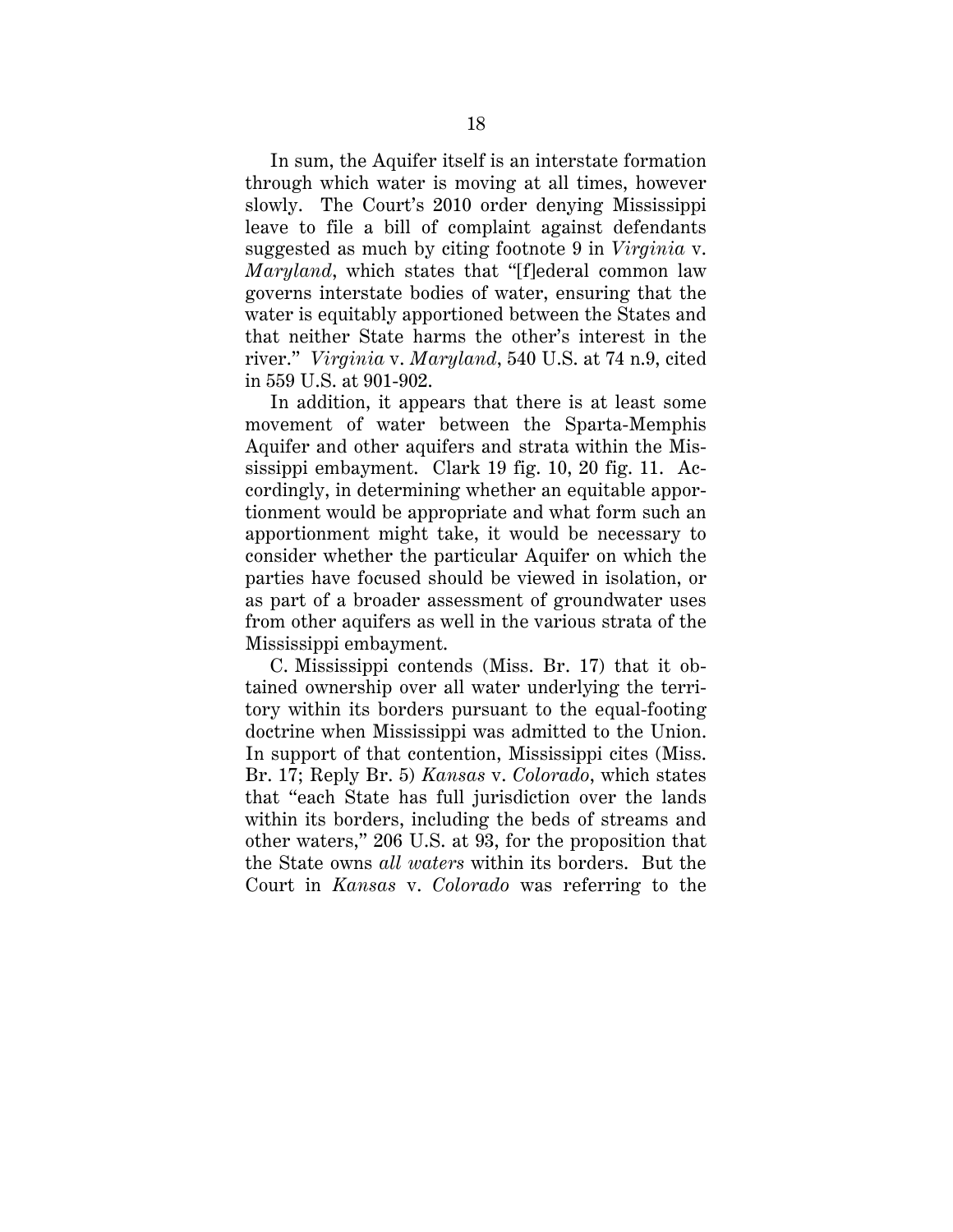States' ownership of *the lands* within their respective borders, including *the beds* of streams and other waters, not the waters themselves. *Ibid.*; see *United States* v. *Alaska*, 521 U.S. 1, 5 (1997) (equal-footing doctrine gives the States "title to *the beds of navigable waters* within their boundaries") (emphasis added). No decision of this Court holds that States have title to subsurface groundwater within their borders that is flowing through an aquifer spanning multiple States. To the contrary, the Court rejected that contention in *Sporhase*, where it held that Nebraska's groundwater regulations were subject to the constraints of the Commerce Clause. 458 U.S. at 951.

The groundwater at issue in this case is located in an interstate aquifer that has established interstate flows. Unless and until the Aquifer is apportioned among the relevant States—either alone or along with other groundwater sources in the Mississippi embayment—Mississippi has not asserted any right "susceptible of judicial enforcement." *Massachusetts* v. *Mis*souri, 308 U.S. at 15.<sup>3</sup> Because Mississippi has affirmatively disclaimed an equitable apportionment remedy (Compl. paras. 38, 41, 48-49), the complaint does not allege any cognizable cause of action against defendants.4

 $\overline{a}$ 

<sup>&</sup>lt;sup>3</sup> An equitable apportionment of the Aquifer would likely require the participation of at least Arkansas, and possibly other States. *USGS Fact Sheet* 1-2.

<sup>4</sup> Because this Court's precedents demonstrate that the Aquifer is an interstate water source that must be apportioned before any State has a cognizable cause of action based on another State's use of the water, the Court does not need to address whether Mississippi's claims are foreclosed by the doctrine of issue preclusion. See Tenn. Br. 22-33; Memphis Br. 22-35. In *Arizona* v. *California*, 530 U.S. 392 (2000), the Court appeared to assume that the doc-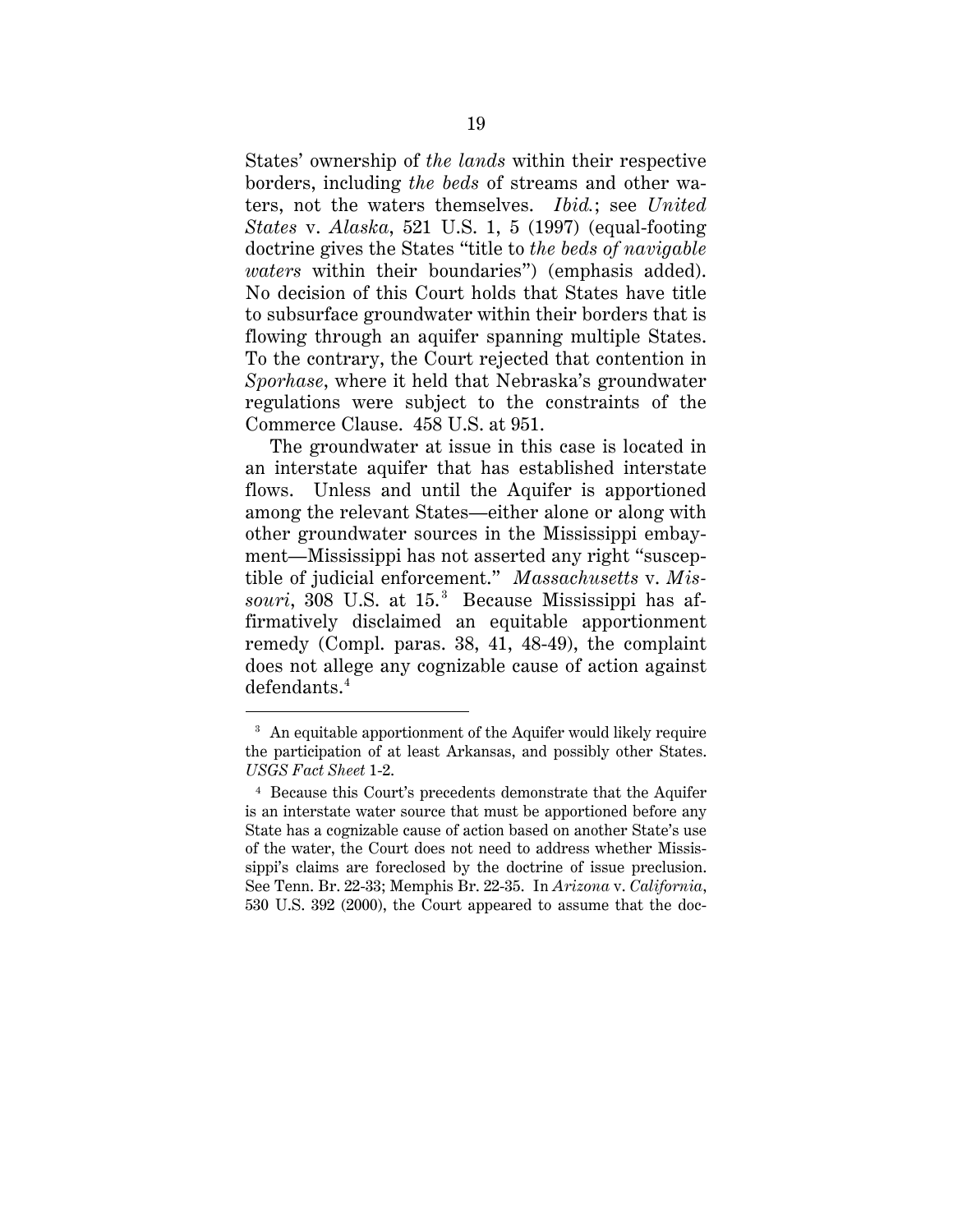### **II. MISSISSIPPI HAS NOT SUFFICIENTLY ALLEGED CONCRETE INJURY**

In theory, the Court could grant Mississippi leave to file its complaint, invite the defendants to file a motion to dismiss, and confirm in a written opinion that the Aquifer is an interstate water source that must be equitably apportioned before one State has any rights to enforce against another State's use of water in the Aquifer. But the Court's exercise of its original jurisdiction is "obligatory only in appropriate cases." *Mississippi* v. *Louisiana,* 506 U.S. at 76 (quoting *City of Milwaukee,* 406 U.S. at 93). In deciding whether to exercise its original jurisdiction, the Court, in addition to examining whether there is a legal basis for recovery, focuses on "the seriousness and dignity of the claim," *id.* at 77 (internal quotation marks and citation omitted), and it has "substantial discretion to make case-by-case judgments as to the practical necessity of an original forum in this Court," *Texas* v. *New Mexico*, 462 U.S. at 570.

 $\overline{a}$ 

trine of issue preclusion could bar relitigation in an original action of an issue that was already decided by the Court of Claims although in that case, the Court concluded that the doctrine was inapplicable because the Indian tribe and the United States had reached a settlement concerning the tribe's water rights in the Court of Claims, and those rights therefore had not been "actually litigated." *Id.* at 414-415. In this case, however, there is some force to Mississippi's observation (Reply Br. 9-10) that the application of issue preclusion (based on the decisions of the district court and court of appeals in *Hood*) on the question whether an equitable apportionment is required before Mississippi would have a cognizable cause of action against Tennessee, could be characterized as "delegat[ing]" this Court's exclusive jurisdiction to federal district courts and courts of appeals because the very subject of an equitable apportionment *between two States* is one committed to that exclusive jurisdiction.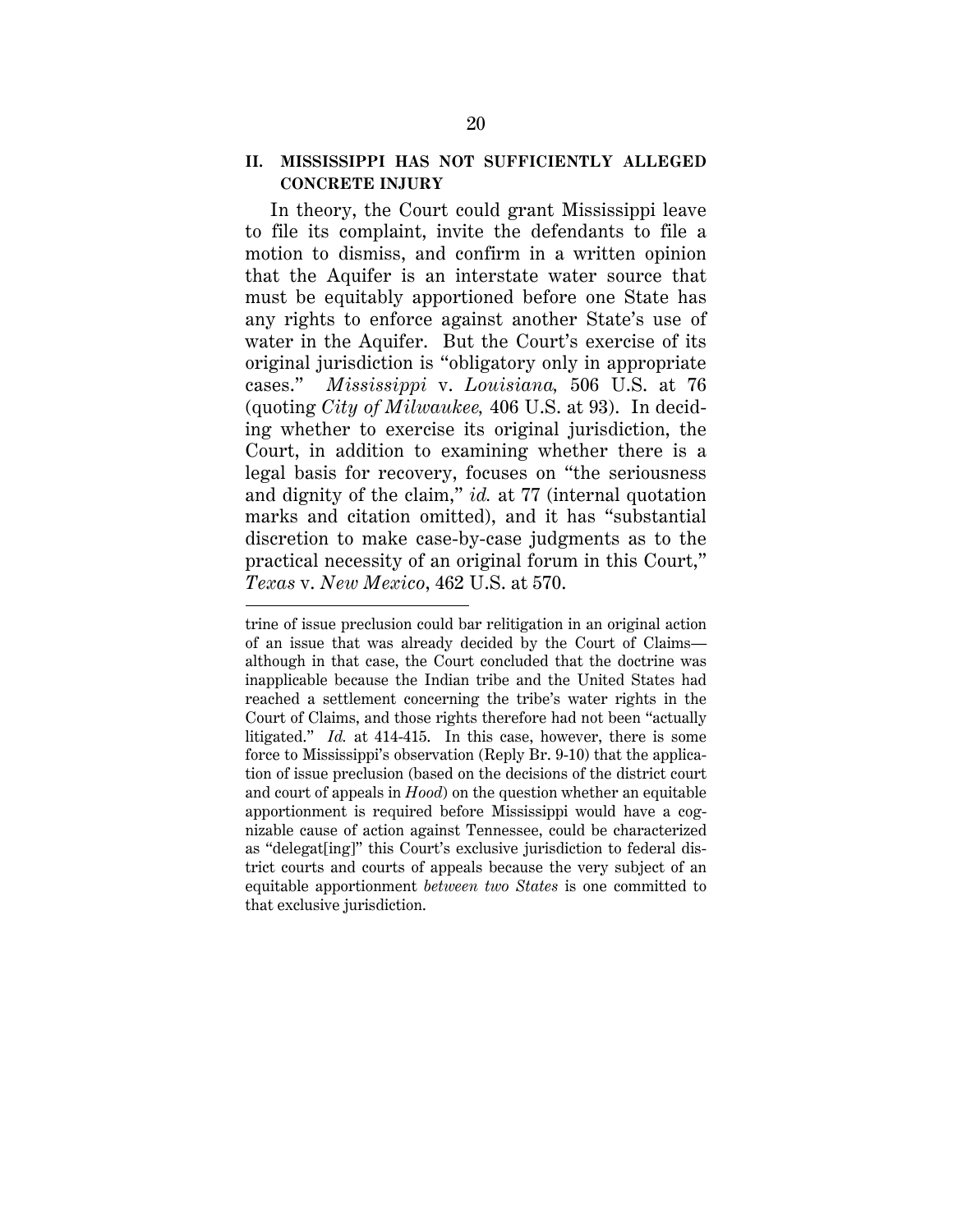As the Court recognized in its 2010 order denying without prejudice Mississippi's motion for leave to file its previous complaint, *City of Memphis*, 559 U.S. at 901-902, "a State seeking to prevent or enjoin a diversion by another State bears the burden of proving that the diversion will cause it 'real or substantial injury or damage.'" *Colorado* v. *New Mexico*, 459 U.S. at 187 n.13. In evaluating claims brought under its original jurisdiction, the Court has insisted that the complaining State make concrete allegations about adverse impacts to its present or certain future uses of the disputed water. Allegations of injury to present use that are "unsubstantial" and "uncertain" do not meet this bar. *Washington* v. *Oregon*, 297 U.S. 517, 526 (1936); *New York* v. *Illinois*, 274 U.S. 488, 490 (1927) (Court will not decide "abstract questions respecting the right of the plaintiff State and her citizens" for uses that might occur "in the indefinite future"); *Idaho* v. *Oregon*, 462 U.S. at 1028 (dismissing bill of complaint because Idaho's submissions "d[id] not demonstrate that Oregon and Washington are now injuring Idaho  $**$  or that they will do so in the future"); *Connecticut* v. *Massachusetts*, 282 U.S. 660, 672 (1931) (dismissing bill of complaint where record did not "justify an inference that any real or substantial injury or damage will presently result to Connecticut from the diversions [of water] by Massachusetts").

Mississippi's alleged injuries do not justify an exercise of this Court's original jurisdiction at this time, especially given the absence of precedent for its territorial-property-rights theory of recovery. Mississippi's allegations of injury to its sovereignty (Compl. para. 52) cannot be sustained if the Court rejects Mississippi's equal-footing argument. *Idaho* v. *Ore-*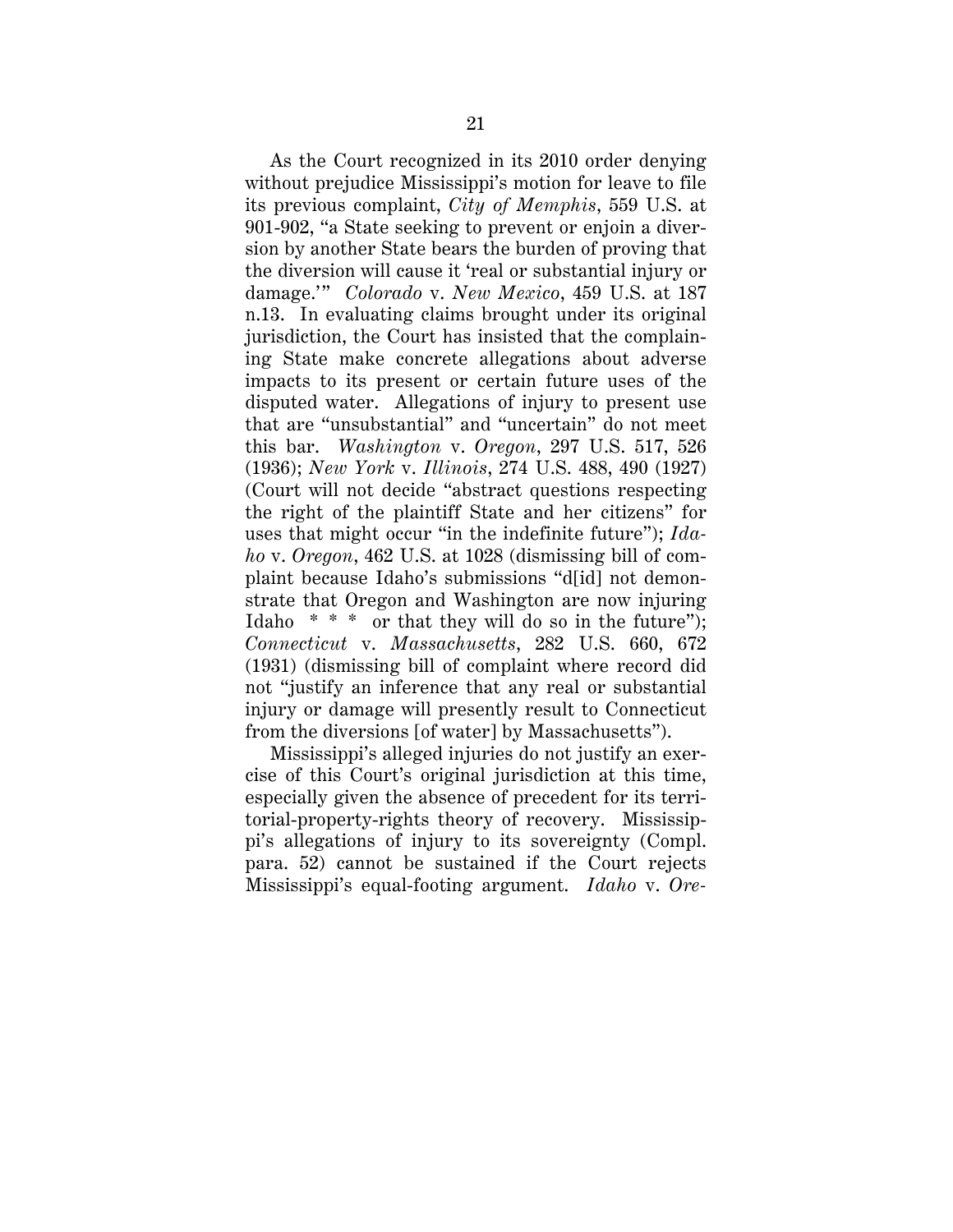*gon*, 462 U.S. at 1027-1028 & n.12 (holding that Idaho could not show injury based on theory of "legal ownership" where resource required equitable apportionment). In conjunction with the alleged injury to its sovereignty, Mississippi's primary complaint is that, since 1985, Tennessee has taken 252 billion gallons of water that would have remained in the Aquifer underneath Mississippi absent Tennessee's pumping. Compl. para. 54(a) and (c); see also Miss. Br. 13-14. But Mississippi does not allege that its residents would have used that groundwater themselves or have had any definite future plans to use that groundwater.

The only current injury Mississippi alleges to water users in its State is that, because of the draw-down of groundwater in northern Mississippi, "water wells located in the Sparta Sand formation in Mississippi must now be drilled and pumps lowered to substantially greater depths," and residents of northern Mississippi thus have "well installation and electric operations costs for water wells \* \* \* that are significantly greater than the costs they would have borne" in the absence of defendants' pumping. Compl. para. 54(b).But Mississippi does not explain how much groundwater is being pumped in northern Mississippi; how many water users have had to lower their wells on account of falling water levels; or the amount of any such costs, even approximately. And if water use in northern Mississippi is substantial, then some of the lowering of groundwater levels could be due to pumping in Mississippi. Because Mississippi's complaint does not contain sufficiently concrete allegations of injury to present or certain future uses, it does not warrant the Court's immediate commitment